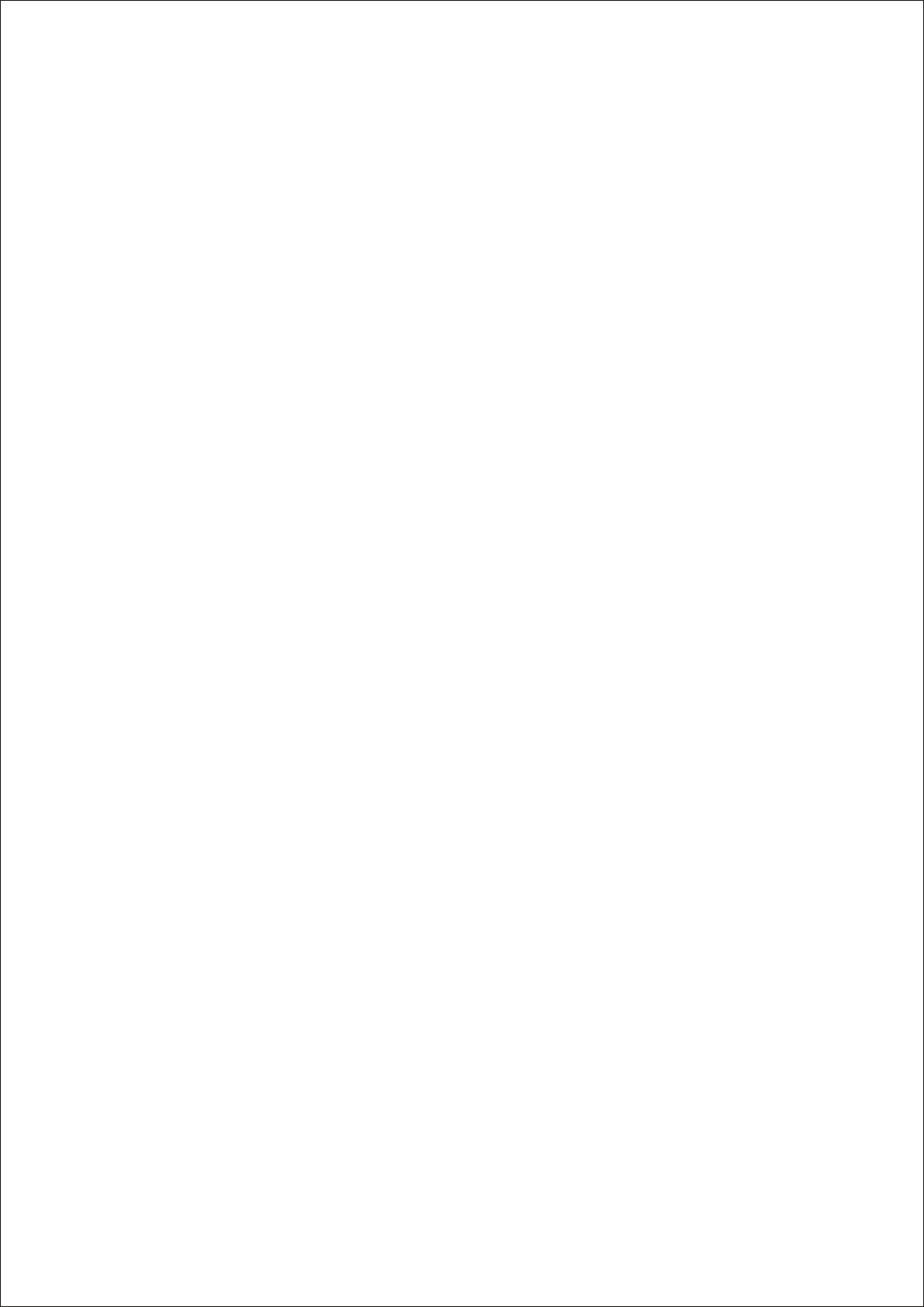### **Data Governance Network**

The Data Governance Network is developing a multi-disciplinary community of researchers tackling India's next policy frontiers: data-enabled policymaking and the digital economy. At DGN, we work to cultivate and communicate research stemming from diverse viewpoints on market regulation, information privacy and digital rights. Our hope is to generate balanced and networked perspectives on data governance thereby helping governments make smart policy choices which advance the empowerment and protection of individuals in today's data-rich environment.

### **About Us**

IT for Change aims for a society in which digital technologies contribute to human rights, social justice and equity. Our work in the areas of education, gender, governance, community informatics and internet/digital policies push the boundaries of existing vocabulary and practice, exploring new development and social change frameworks.

### **Disclaimer and Terms of Use**

The views and opinions expressed in this paper are those of the authors and do not necessarily represent those of the organisation.



This work is licensed under a Creative Commons Attribution-NonCommercial 4.0 International License.

### **Design**

Cactus Communications

### **Suggested Citation:**

Gurumurthy, A., Chami, N. (2022). Governing the Resource of Data: To what end and for whom?, Data Governance Network Working Paper 23.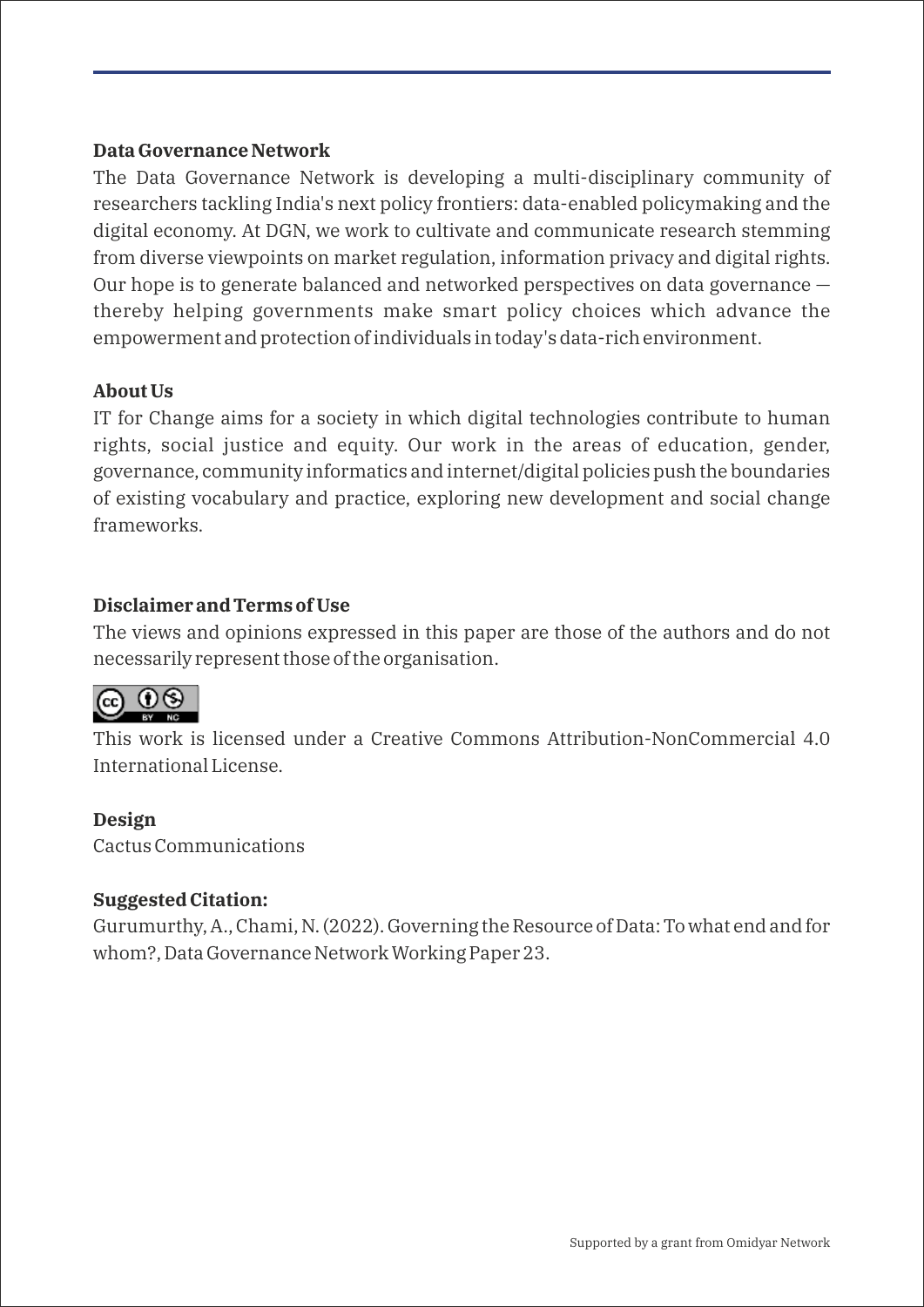## **Abstract**

This paper presents the building blocks of an economic governance regime for the social commons of data that can contribute to decentralizing the benefits of the digital economy. The enclosure of data by platform monopolies not only creates a skewed, exclusionary marketplace, but also represents a huge opportunity cost in terms of the unrealized public and social value of data. Emerging approaches to data governance – both, individualist and collective – do not go far enough in addressing this challenge. This paper argues that only a semi-commons approach can effectively reorder the digital economy to achieve a much needed distributive integrity.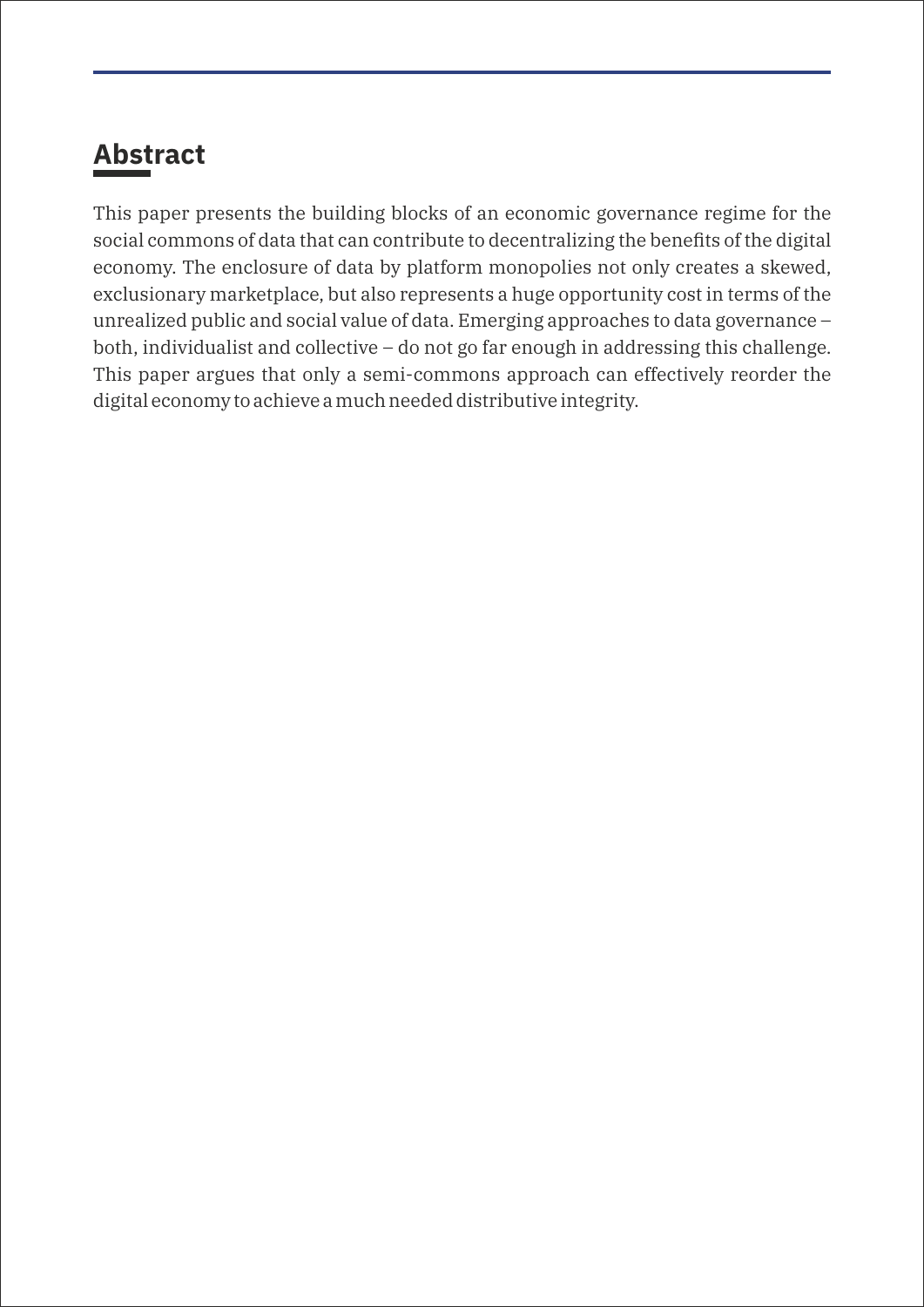## **Table of Contents**

| 04 |
|----|
| 05 |
| 06 |
| 07 |
| 09 |
| 10 |
|    |
| 11 |
| 12 |
| 12 |
| 13 |
| 17 |
| 20 |
| 21 |
|    |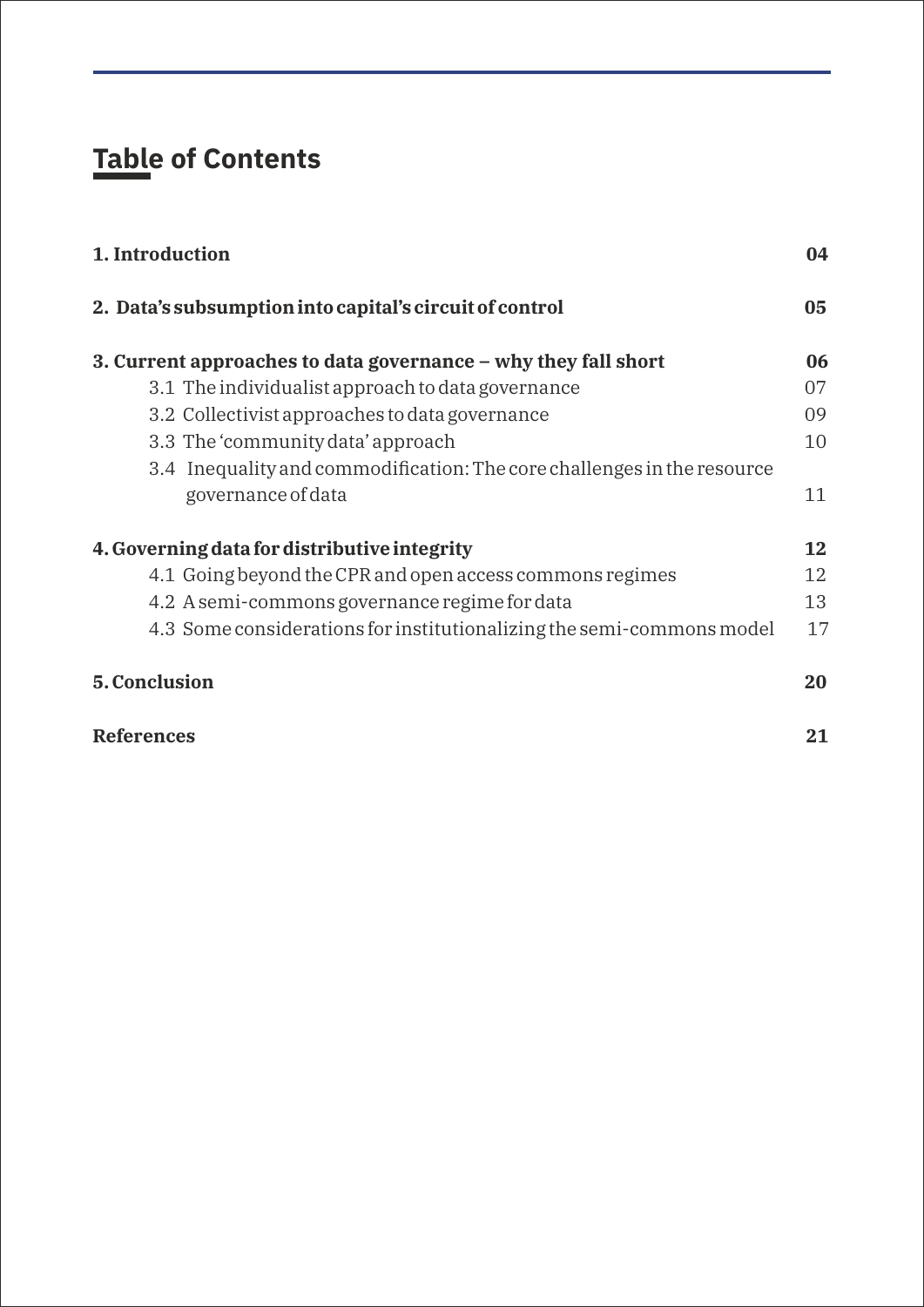## **1. Introduction**

"Nature builds no machines, no locomotives, railways, electric telegraphs, self-acting mules etc. These are products of human industry...the power of knowledge, objectified. The development of fixed capital indicates to what degree general social knowledge has become a direct force of production, and to what degree, hence, **the conditions of the process of social life itself have come under the control of the general intellect and been transformed in accordance with it.**" (emphasis ours).

- Karl Marx, The Fragment on Machines segment of Grundrisse (1857-61)

More than 160 years after Marx's conception of the "control of the general intellect" as capital's modus operandi, the subsumption of social life into capital stands at a crossroads. With the inexorable march of technology, data emerges as the economic object par excellence for capital to refine its pursuit of social control.

The advent of the data revolution has triggered wide-ranging debates. If and how society's brand new general intellect in the form of data's intelligence will transform the question of value creation and distribution, and how social and public value can be contemplated afresh, is at the core of these discussions. Data's unique character has moved these debates into the arenas of policy and law, reflecting the urgent need for a paradigm shift in the governance of the economic sphere.

As abstract social knowledge from data becomes a force of production, choices about its resource governance will shape our collective social future. From this starting point, our paper argues how a sui generis semi-commons approach to data governance, grounded in the norm of distributive integrity, is necessary for evolving a new global digital economic paradigm centered on human flourishing.

To begin with, Section 2 of the paper reflects on the modus operandi of data capitalism. Although data is born social, the de facto ownership of data and ensuing monopolization of its intelligence advantage by lead platform firms suggests a lawlessness in the digital economy, exacerbating inequality on a planetary scale. Section 3 highlights how the lack of effective resource governance approaches to data has contributed to this crisis. Sub-section 3.1 traces the roots of this problem to the dominant, individualist approach pioneered by the European Union (EU) that has disregarded the question of economic rights in data. Sub-section 3.2 shows how alternative data stewardship approaches – anchored as they may be in collective control – end up recasting social data into a 'pro-capitalist' commons. Sub-section 3.3 examines the emerging community data approach in India, suggesting that its vision of community control over material resources needs to engage further with questions of how data value can be democratized. Subsection 3.4 underscores the urgency of a governance framework for data, calling attention to the rampant misrecognition and maldistribution in the current economic paradigm.

Having established the details of the crisis at hand, Section 4 proceeds to articulate how to effectively govern data for distributive integrity. Subsections 4.1 and 4.2 lay out the building blocks of a semicommons governance approach with a normative baseline in the 'freedom of open use' in data resources, proposing a rights-based resource ownership regime with varying degrees of differentiated access rights and associated conditionalities for economic actors across the spectrum. Subsection 4.3 reflects on some considerations that should inform the institutional design of the data semi-commons model to embed it in a whole-of-economy approach for distributive integrity. The paper concludes with brief reflections on the need for further conceptual work.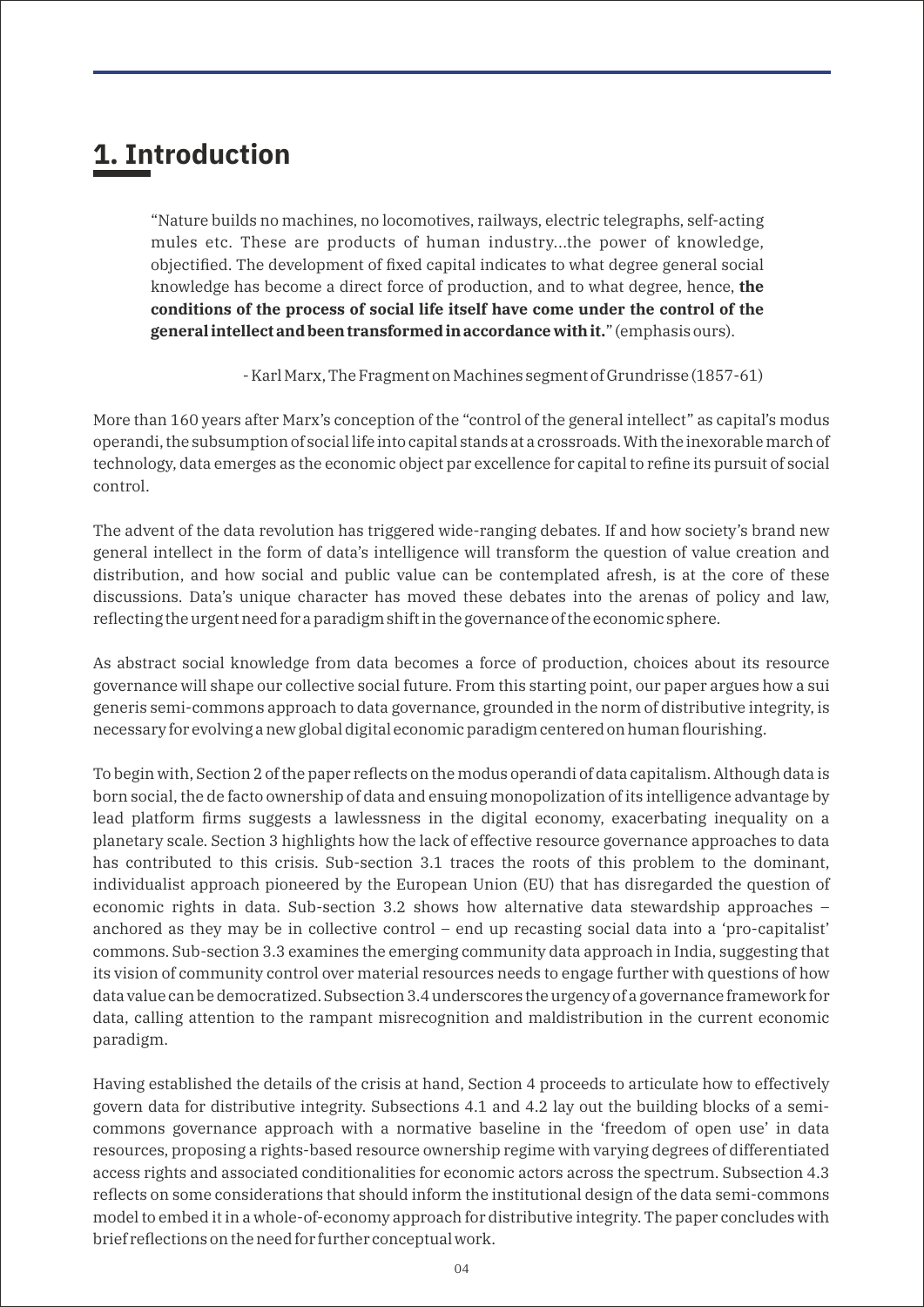## **2. Data's subsumption into capital's circuit of control**

At the turn of the millennium, techno-optimist readings of the internet presented new visions for reorganizing the social relations of production. The techno-social possibilities for commons-based peer production (Benkler 2006) seemed highly plausible, signaling the prospect of new pathways to economic justice. The new communitarian technologies of Silicon Valley were also seen as blending market and non-market forms of production in the best possible way, rendering the classical polarities of capitalism and socialism irrelevant in organizing the economy (Kelly 2009, Shirky 2009). Technooptimists believed that the internet, as a technology of commonsification, would usher in the end of post-Fordist capitalism and its enclosure of knowledge rents, and culminate in an abundance of information and knowledge (Peters 2019).

By the late 2000s, it was impossible to ignore the writing on the wall. If the original internet was basically a democratic, pluralist, and decentralized web, the new internet was increasingly assuming a hierarchical, centralized character. The frenetic increase in computing power and exponential growth of digital data generated – either directly in virtual space or indirectly in physical space – has since seen 'platform capitalism' emerge as the grand narrative of our times. The rapid consolidation of market power in the hands of winner-take-all platform behemoths – the "capitalist platform firm" (Srnicek 2016) – marks the platformization of production and market exchange based on capitalist control of "network-data architectures" (Gurumurthy et al. 2019).

The wealth accumulation strategy of platforms is based on the extraction of network monopoly rents and algorithmic rents (Mazzucato, Entsminger, and Kattel 2020). Platforms do not just leverage network effects in growing their user base. They also build an intelligence advantage through incessant algorithmic mining of data-based insights in the networks they control, by hyper-optimizing network interconnections. Data accumulation plays a central role in the monopoly power of platforms – to expand their reach and create new markets where none existed previously (Srnicek 2016, Gurumurthy et al 2019).

Data-based insight generation under digital capitalism<sup>1</sup> is vastly different from the pre-digital knowledge paradigm. Data as a form of discrete pieces of digital information is easily agglomerated and highly mobile (Sadowski 2019). The data paradigm<sup>2</sup> can be viewed as a breakdown of the distinction between the level of individual component and that of aggregated structure, whereby every "whole is always smaller that the sum of its (mobile) parts" (Latour et al, 2012). The intelligence advantage in capitalist platform ecosystems, therefore, depends on two premises – seamless data hoarding and continuous data extraction. To put it differently, value propositions in the data-led digital economy revolve<sup>3</sup> around the accumulation of data for its potential, rather than immediate, use value (Coyle et al 2020, UNCTAD 2019). Also, the immediate use of a data point or any single collection is less important than the unceasing flow of data creation (Sadowski 2019).

Individual sources of data often have considerable option value,<sup>4</sup> and could potentially become valuable, if new questions not yet thought of can be answered in the future (Coyle et al 2020). Hence, the *raison d'etre* of digital capitalism is to increase the option value of data sets, aggregate, and recombine data in a

<sup>&</sup>lt;sup>1</sup>The terms 'digital capitalism' and 'data capitalism' are used interchangeably in the paper.

² Suggesting the paradigm shift towards Big Data and associated technologies.

³ The terms 'data economy' and 'digital economy' are used interchangeably in this paper.

⁴ The new potential uses and services and the associated future income streams that are not possible to anticipate at the point of collection of data.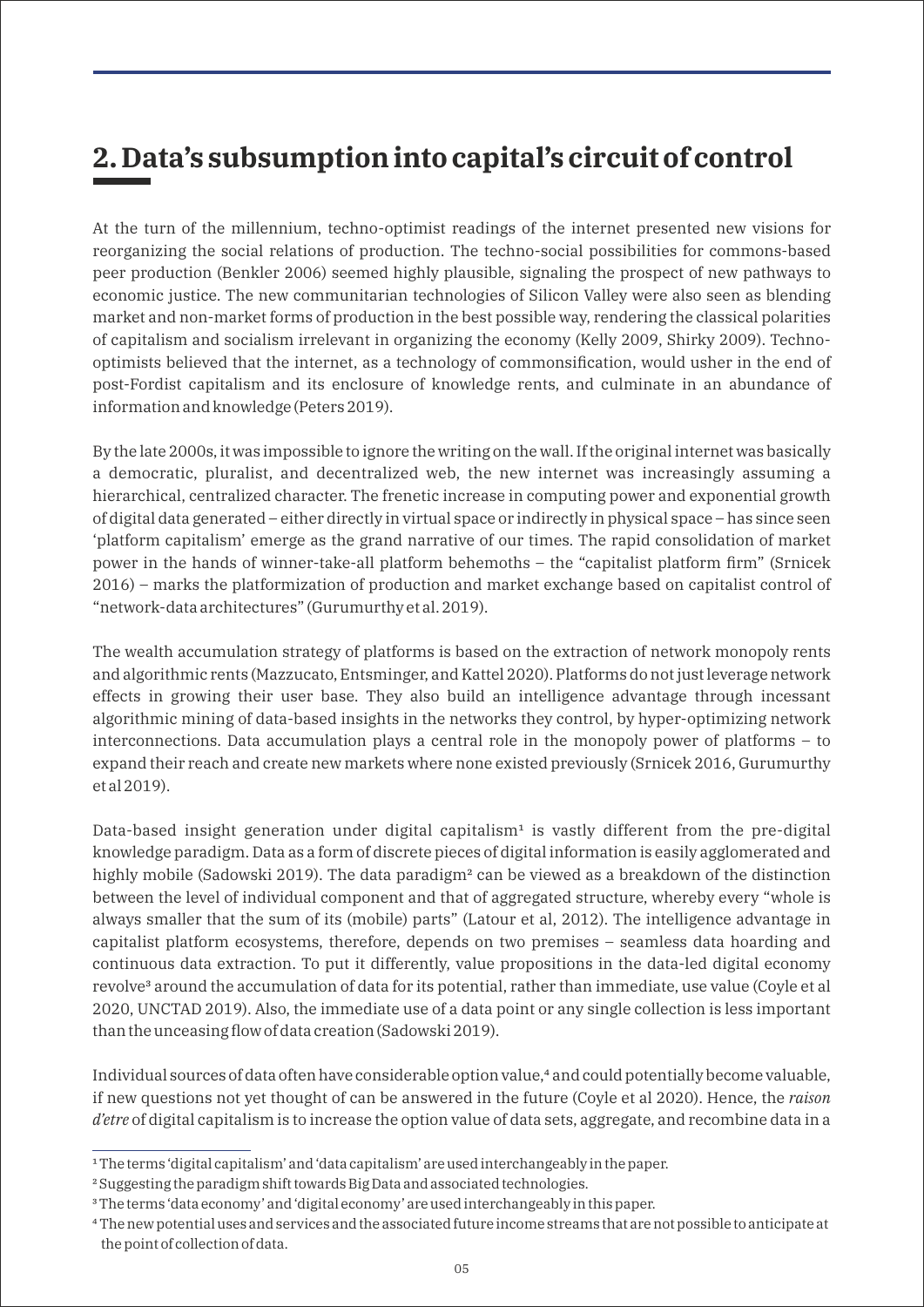myriad ways to increase the possibility of generating analytical insights for a breadth of applications. Correspondingly, with developments in mobile, Internet of Things(IoT), and related technologies, data accumulation in the digital economy extends beyond the web of advertising into a range of environments – physical and social, and the human interactions therein – through smart connected objects. Increasingly, such accumulation comprises the basis of production and market exchange activities at a whole-of-economy level, no longer confined to the internet.

The unremitting flows of data into ever-expanding platform enclosures represent a crisis for value creation and distribution in the data economy. First-mover platform firms have unbridled, unilateral power to exclude all other parties from accessing and using the data resources they control. Given that data is a social resource, born of social relationalities (Viljoen 2020; Taylor and Purtova 2019), the de facto ownership of such data (Fia 2020), and the ensuing monopolization of its intelligence advantage by lead platform firms reveals a lawlessness in the digital economy.

A digital wild west arising in the absence of a resource governance regime for data (Purtova 2017) is exploitative, and hence, unsustainable, for several reasons:

a. It propels a global economic order that is a far cry from the original promise of an egalitarian internet economy contained in the techno-materiality of network-data resources.

b. The control of data by lead digital firms creates a skewed political economy of digital development in which developing countries cannot build their competitive advantage, thus obscuring the right of people and communities in these countries to access, use, and benefit from their own data and intelligence resources.

c. The digital economy as we know it, forestalls the economic prospects of smaller businesses and relevant data communities, locking up data value in the silos of rentier capitalism, and preventing positive externalities in the form of data's public and social value from being realized.

Recent policy developments calling for regulation of Big Tech and data sovereignty (mostly at the EU level), do mark a fork in the road. However, as argued in the next section, they fall short of addressing the excesses of digital capitalism, failing to grapple with the economic governance of data in relation to its unique properties.

## **3. Current approaches to data governance – why they fall short**

A quick scan of the current data governance landscape reveals that there are three prominent strands in the debate. The 'breaking up Big Tech' approach has gained traction primarily in the United States, which lacks both a robust data privacy legislation and a competition law framework that can effectively challenge market dominance of lead firms. The criterion of business size in the proposition to break up Big Tech, however, is unlikely to make a dent on the enclosure of the 'social data commons' (Mazzucato 2019). Such measures may just end up replacing a platform monopoly with a duopoly/oligopoly (ibid).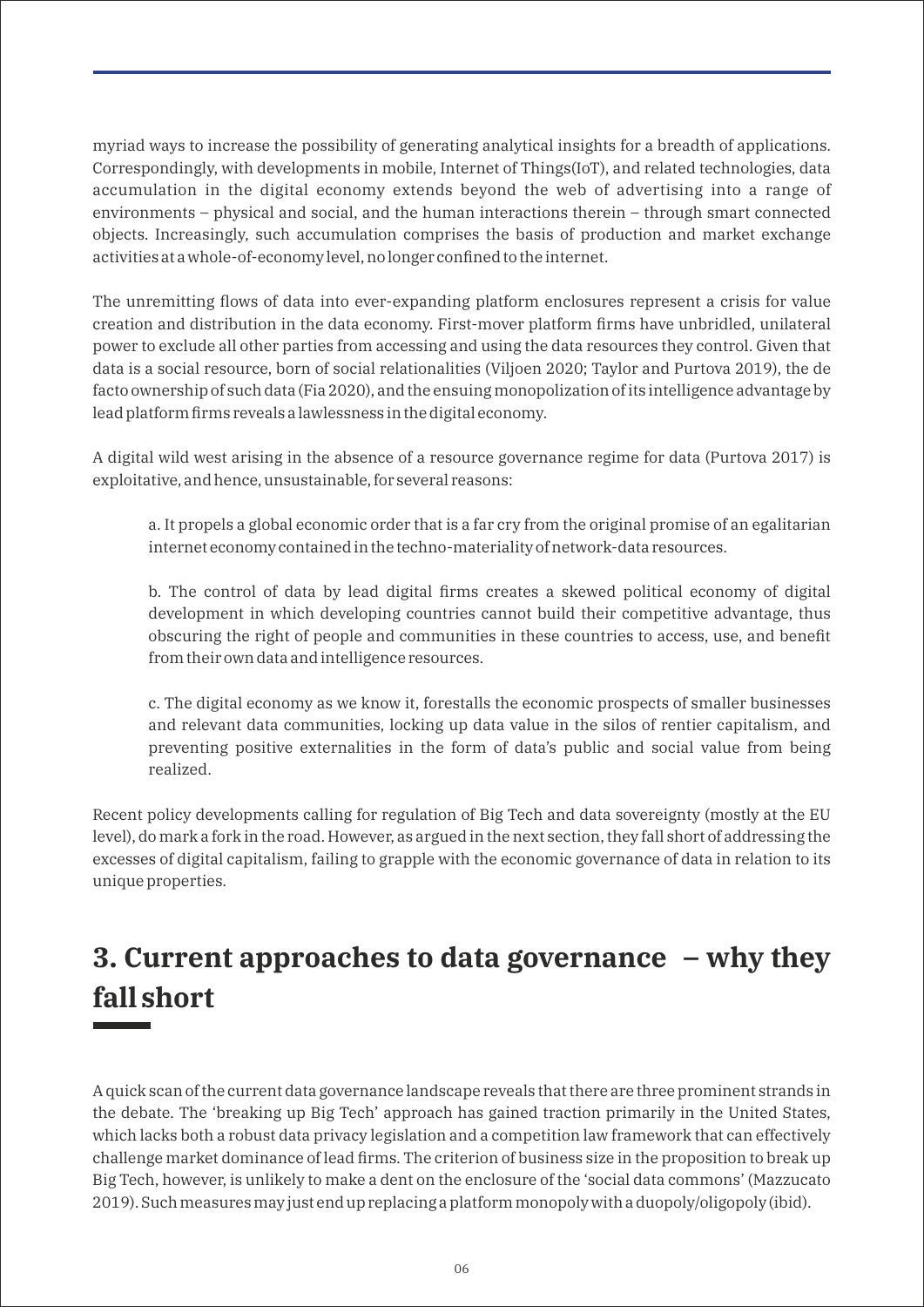The other two strands – a dominant, individualist approach pioneered by the EU and a more nascent, alternative approach that is centered on evolving a set of collective controls over data – aim to fix the unchecked expropriation of social relationalities for capitalist accumulation. We examine both these approaches below.

### **3.1 The individualist approach to data governance**

The EU may be seen as a pioneer of the individualist approach to data governance that has caught on in many other parts of the globe. In this approach,<sup>5</sup> individual subjects have quasi-ownership rights in their personal data. This includes the right to determine if, and on what terms, their personal data enters the data market through a notice-and-consent regime, within the boundaries for the data market<sup>6</sup> specified by personal data protection legislation (Viljoen 2020). Personal data that is anonymized and machine-observed data that does not have personal identifiers at the point of collection are treated as alienable 'non-personal data', whose free and unrestricted flows as an economic object must be maximized for the development of the data market (European Union 2018). In this approach, except in the case of willful/inadvertent deanonymization that reveals personal identifiers, there are no claims that citizens can make on data processors with respect to non-personal data processing. More importantly, non-personal data is treated implicitly and automatically as the private property of data processors. The question of the economic claims of citizens in the data value generated from their anonymized personal data or *their* data footprints in machine-observed data is completely sidestepped.

This approach suffers from the following shortcomings:

#### **a. Inattention to privacy risks arising from processing of non-personal data**

The assumption that all privacy risks pertain only to personal data processing is deeply flawed. In reality, risks to privacy as informational self-determination are often visibilized only in higher order processing in the data value chain, and not at the lower levels of data collection. For instance, at first glance, it may appear that in the observed data points collected by smart energy systems, temperature, light, and motion sensors, there is nothing relevant to privacy risks as they otherwise arise in the collection of personal data. However, as these machine-observed data points move up the data value chain, they hold the latent potential for smart home manufacturers to infer quite a lot of sociobehavioral insight that can profile individual households when clubbed with other data sets (Nissenbaum 2019).

Importantly, data-based profiling may occur with the mixing of machine-observed data with personal information, even without lapses in anonymization, thus posing regulatory challenges to prevent collective harm.

#### **b. Failure to address market fairness in the data economy**

The lack of a clear framework outlining economic claims in non-personal data is accentuated because of the increasing smartification of real economy value chains. As more and more production chains in agriculture and manufacturing are transformed because of the deployment of smart connected objects, questions for data value sharing between traditional and new age data firms in the economy arise. As discussed, these are over and above older questions about the capture of value from data mining in social interactions from advertising platforms and the consumer Internet of Things.

⁵ As in the case of the EU's General Data Protection Regulation.

⁶ Including obligations of data processors.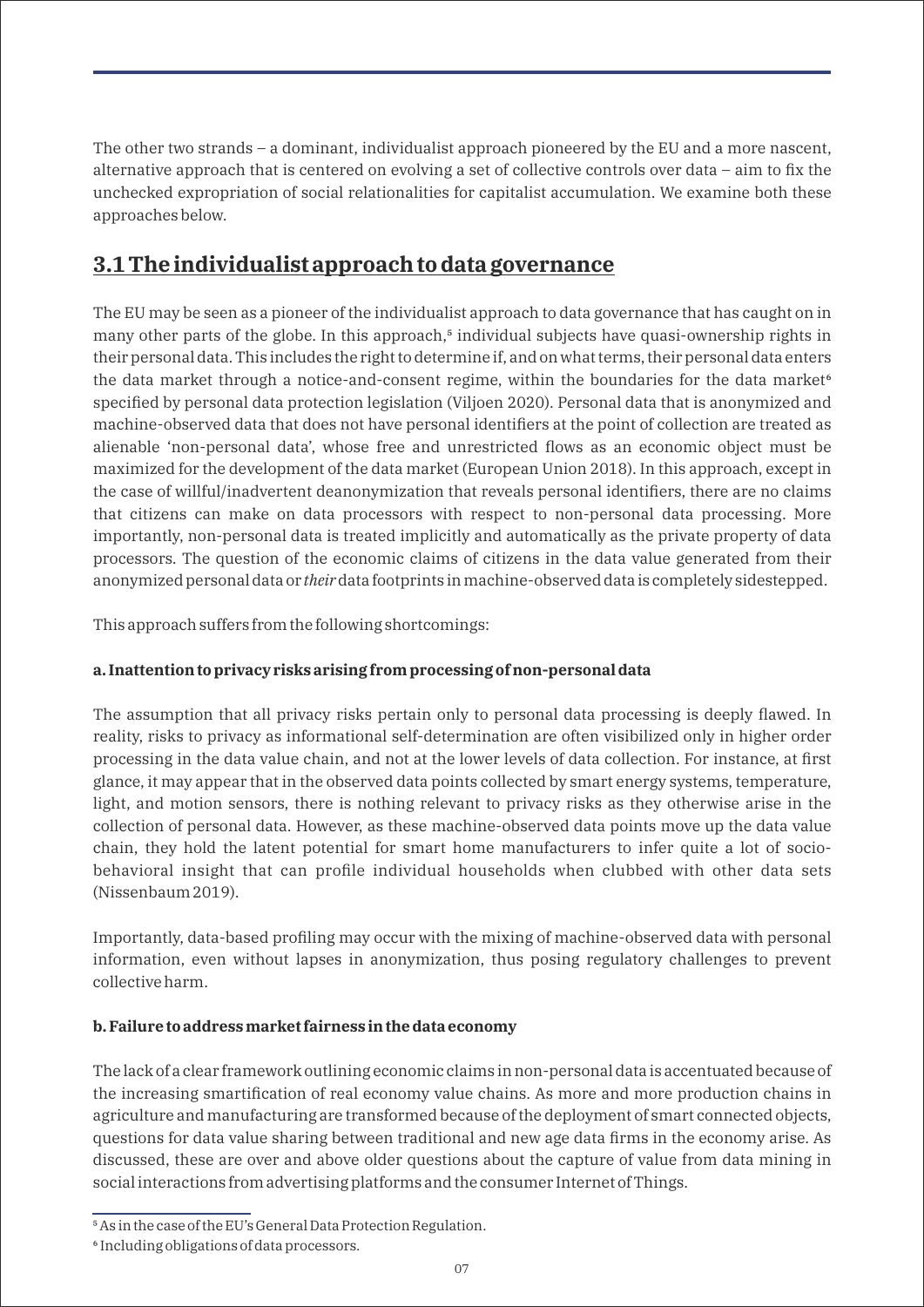When it comes to the datafied real economy value chains in which traditional and new age firms participate, the lion's share of value steadily accrues to the firms with data power – that is, firms producing the "sensors, processors, embedded software, data storage systems, and automated services" (Yu 2019). There is also a concern that even among digital firms, dominant players will consolidate their market advantage by leveraging the monopoly power of data enclosures, resulting in a market loaded against new entrants.

Within the confines of the overall individualist approach, solutions have been proposed/deliberated upon by policymakers in the EU to restore fairness in the data market by opening up private data enclosures. But these measures have not really succeeded, as discussed below.

The main policy debate has focused on using competition law as an instrument to effectively challenge the anti-competitive advantage of firms enclosing data on a massive scale. Competition authorities in the EU have been exploring the extension of Article 102 of the Treaty on the Functioning of the EU, a legal provision intended to regulate monopolies. The proposal seeks to update the Treaty's 'essential facilities doctrine'<sup>7</sup> and open up access to the aggregate non-personal data held by dominant firms to downstream activities in the data value chain with its numerous "aftermarkets"<sup>8</sup> (Cremer et al. 2019). However, these efforts may not go far in overturning the *de facto* property claims of platform companies, and establishing non-exclusive access to data as the new norm, because of the limits of competition law in its granting of defensive and circumstantial, rather than categorical or abstract, access claims, to address market abuse. Competition law does not justify a claim to data access on the basis that such a claim promotes market competition. Rather, it permits access where the dismissal of such a claim by the data holder is seen to result in a restriction of competition that is not otherwise justifiable (Ullrich 2019).

Another related discussion has been around addressing the disadvantage that traditional firms face when negotiating with digital companies in 'smart' value chains in the real economy, by introducing a new data producer's right for non-personal, anonymized machine-generated data (Yu 2019). As elucidated in the EU's Communication on Building a European Data Economy (2017):

A right to use and authorise the use of non-personal data could be granted to the "data producer", i.e. the owner or long-term user (i.e. the lessee) of the device. This approach would aim at clarifying the legal situation and giving more choice to the data producer, by opening up the possibility for users to utilise their data and thereby contribute to unlocking machine-generated data. However, the relevant exceptions would need to be clearly specified, in particular the provision of non-exclusive access to the data by the manufacturer or by public authorities, for example for traffic management or environmental reasons. Where personal data are concerned, the individual will retain his right to withdraw his consent at any time after authorising the use.

The European Strategy for Data (2020) makes no mention of this proposal. Even so, this proposal suffers from two critical drawbacks. First, even though the right has been conceptualized as a possession right rather than an ownership right, it allows right-holders to assert a private claim to excludability (the legal right to unilaterally exclude others) from the data they hold by controlling downstream uses and

⁷ The Essential Facilities Doctrine is a rule originally developed to decide under which conditions the denial of access to infrastructures should be considered anti-competitive. Under the test proposed by the Doctrine, a company with a dominant position in the provision of a facility, product, or service, which is indispensable to compete in a downstream market is determined as abusing its dominant position if, without objective justification, it refuses to grant access to this facility, product, or service.

<sup>&</sup>lt;sup>8</sup> Markets that are part of the broader ecosystem served by the firm that is the data controller.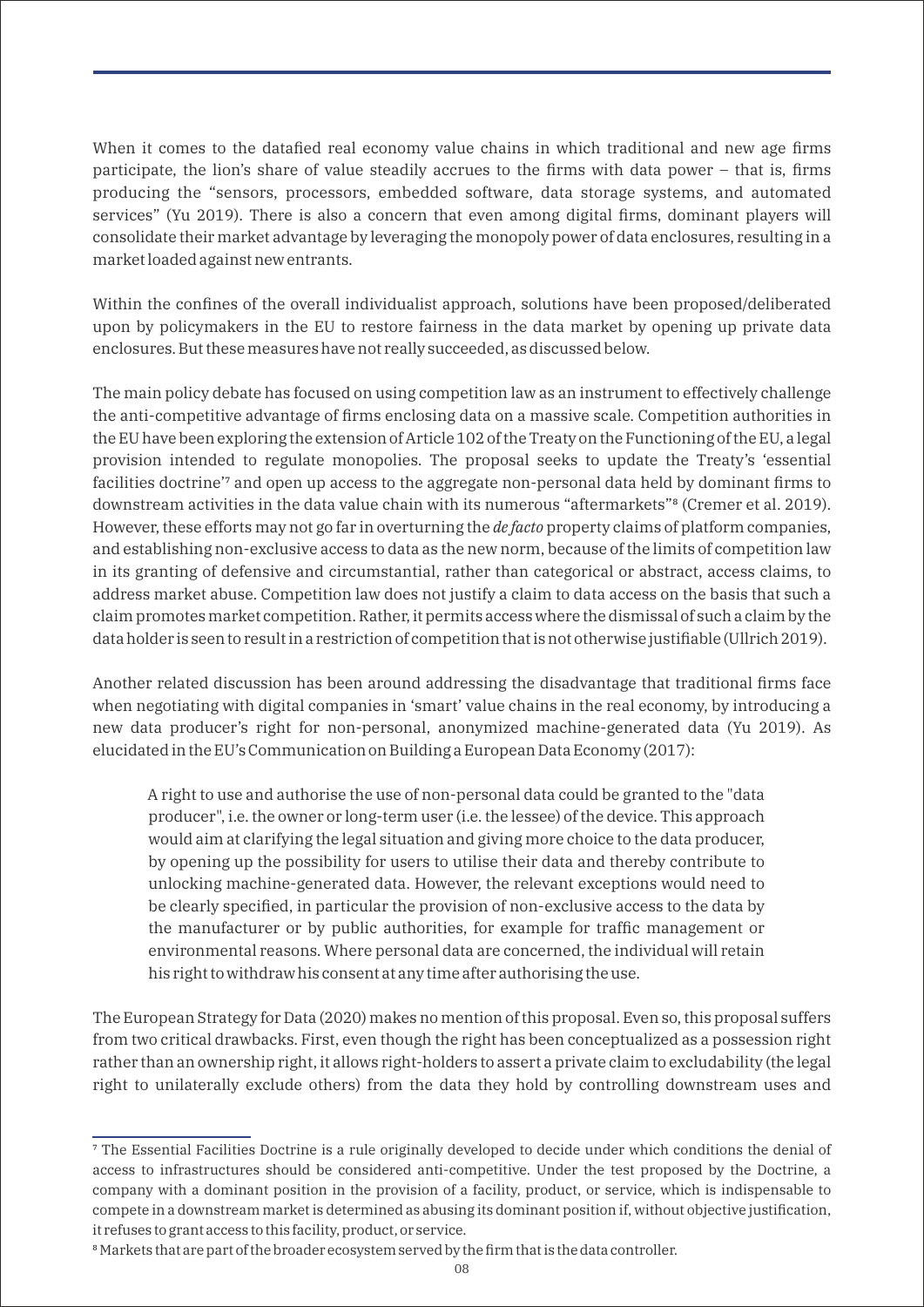bringing injunctions against unauthorized uses (Stepanov 2019). Second, the collective benefits of a social resource like data may not materialize merely with a complex mesh of private property claims. In order to ensure that an economic regime does not perpetuate inequality, it is critical to evaluate whose property rights are secured through legal frameworks (Lawson-Remer 2012). The idea of a data producer right fails this test as it strengthens the claims of upstream data producers against that of newer entrants.

To summarize, an individualist governance regime for data is predicated on the separation of data governance considerations into two water-tight compartments; one that preserves the inalienability of personal information as an extension of the self, and the other that enables the existence of a data market that increasingly relies on mixed data sets of aggregate personal and non-personal data. This 'solution' treads on uneasy ground on two counts: it fails to prevent the moral inappropriateness of converting inalienable personal information into an alienable economic object (Prainsack 2019), and leaves the exclusive control that data collectors have over the social data they hoard untouched.

### **3.2 Collectivist approaches to data governance**

A fledgling narrative on unlocking data value for society is emerging in policy and civil society circles. A closer examination reveals that there are two distinct threads in this alternative approach: a data stewardship narrative that has caught the imagination of policymakers and thinktanks in the Global North, and a community data conception emerging out of Indian policy developments.

Data stewardship, simply put, refers to any institutional arrangement where a group of people come together to pool their data and put in place a collective governance process for determining who has access to this data, under what conditions, and to whose benefit (Hardinges 2020). The institutional arrangement may take a range of specific forms: a data cooperative where pooled data is co-owned and democratically controlled by its members using decision-making processes modeled after traditional cooperatives; a data trust where a trusteeship mechanism is put in place for the fiduciary management of a group's data; or a data collaborative where there is a public private partnership for the pooling of private sector data to aid governance decision-making (van Geuns and Branducescu 2020). The EU's draft Data Governance Act (2020) seeks to facilitate the establishment of "data altruism organisations" to enable the pooling of non-personal data for non-profit, "general interest" purposes. The hope is that such registered special purpose entities can play the role of data stewards to shepherd data-based innovations for social good. Similarly, the EU is also exploring the means to encourage business-togovernment data sharing through data stewardship mechanisms (EU High-Level Expert Group, 2020).

The notion of stewardship has been received positively across the ideological spectrum. However, even as stewardship models seek to target corporate data extractivism, they will, most likely, end up as a device for large data monopolies to externalize their regulatory burden, reducing administrative costs and reputational risks in the process of data collection and processing (Mills 2020). They also legitimize data enclosures by implicitly endorsing private companies' *de facto* ownership rights in the data they have collected and aggregated.

Data stewardship is also reduced to an ethics-washing strategy in the hands of digital corporations and their lobbies. For instance, in the case of the now-scrapped Toronto Waterfront Smart City project, Google-owned Sidewalk Labs had proposed an urban data trust mechanism based on data stewardship principles for governing the project's data. But as the then Information and Privacy Commissioner Brian Beamish (2019) pointedly submitted in a 2019 letter to the Waterfront Board, the urban data trust would end up becoming a privatized mechanism with absolutely no accountability either to privacy regulators or city authorities.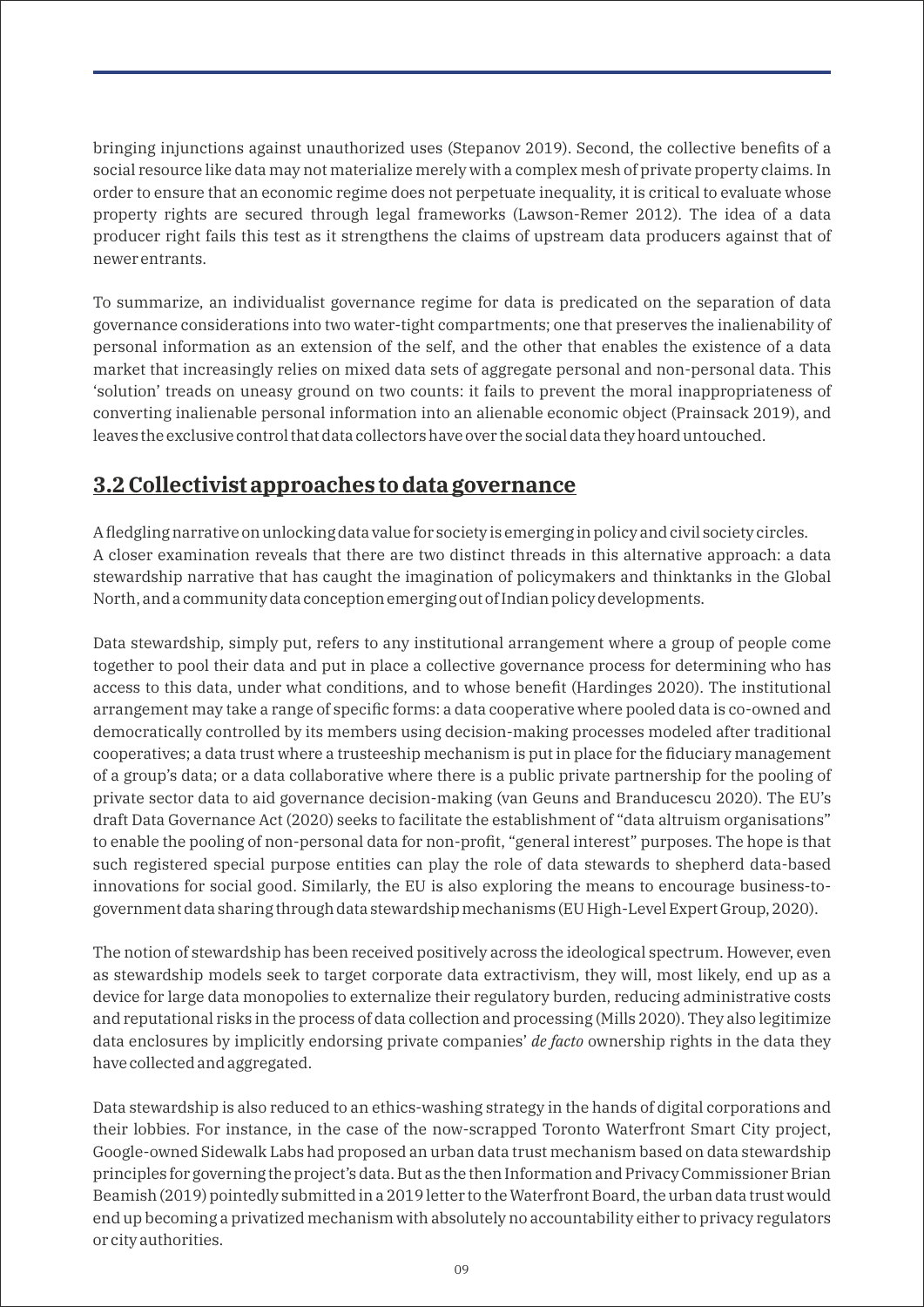More recently, in December 2020, the World Economic Forum (WEF) announced the Data for Common Purpose initiative – a global multistakeholder endeavor that seeks to co-design, pilot, and scale flexible data governance mechanisms. It aims to unlock data from existing silos and create opportunities for both the public good and commercial benefit. The initiative will create government-backed ethical data marketplaces that enable the equitable sharing of benefits in data through non-personal data exchange, with appropriate valuation based on the level of processing (World Economic Forum 2021). As an effort at data stewardship, the initiative is an attempt at transparent rule setting for trade in data and clarifying private property claims (from the data originator to the initial data collector and firms who have acquired the data from collectors and done some level of processing). The assumption here is that enabling a data market bounded by a privacy ethics framework can catalyze data-based value creation and remedy the sub-optimal use of data resources. While a transparency-based exchange may be a welcome departure from the dark markets in which personal data is widely traded today for modest sums, the viability of the effort in unlocking data's positive externalities remain to be seen. Public value creation through data depends on a host of factors, including the ability of state agencies to benefit from such collaborations. Most public agencies in the Global South are unfortunately placed at a relative disadvantage in this regard with their sub-par data infrastructure. Transparency in data exchange also does not automatically incentivize smaller players in the data field. In fact, it often ends up giving firms who already squat over large data sets an advantage in such collective experiments.

In the final analysis, across different empirical settings, the idea of data stewardship primarily corresponds to the creation of what the political philosopher George Caffentzis (2010) terms "a procapitalist commons". Data market propositions that convert the social relational resource of data for capital accumulation do not address the unequal ownership of data as a means of production.

Self-organized data communities may, at best, represent enclaves of powerful, alternate visions,<sup>9</sup> more idealistic than pragmatic. At worst, they hijack the virtues of cooperativism for underwriting capitalist appropriation of value.

### **3.3 The 'community data' approach**

We turn to another collectivist approach emerging in Indian policy circles: the 'community data' approach. In this view, data resources are seen as akin to natural resources in that both are part of "a nation's or community's collective resources as arising from their natural and/or social spaces, and should be governed as such" (Committee of Experts on Non-Personal Data Governance Framework, 2020). Permanent sovereignty over natural resources has been acknowledged as a "basic constituent of the right to self-determination" in UN General Assembly Resolution 1803 (Alam and Faruque 2019). Community resource governance frameworks for the natural resource commons, such as the Nagoya Protocol<sup>10</sup> of the Convention on Biological Diversity, are seen as the foundations for evolving a new data governance regime that prevents the enclosure of valuable socio-behavioral datasets and intelligence about communities by private corporations, and unlocking them for the common good.

⁹ Take, for instance, 'The Distributed Cooperative Organisation' framework proposed by progressive organizations in the EU that seeks to leverage innovations in the commons, P2P, open co-operativism, and other digital alternatives for evolving new enterprise models that produce value in socially sustainable ways. The sustainability of such frameworks hinges on appropriate public support in the form of tax incentives, community spaces, commons-public partnerships and co-operative development funds that may be lacking in developing countries. <sup>10</sup> on Access to Genetic Resources and the Fair and Equitable Sharing of Benefits Arising from their Utilization.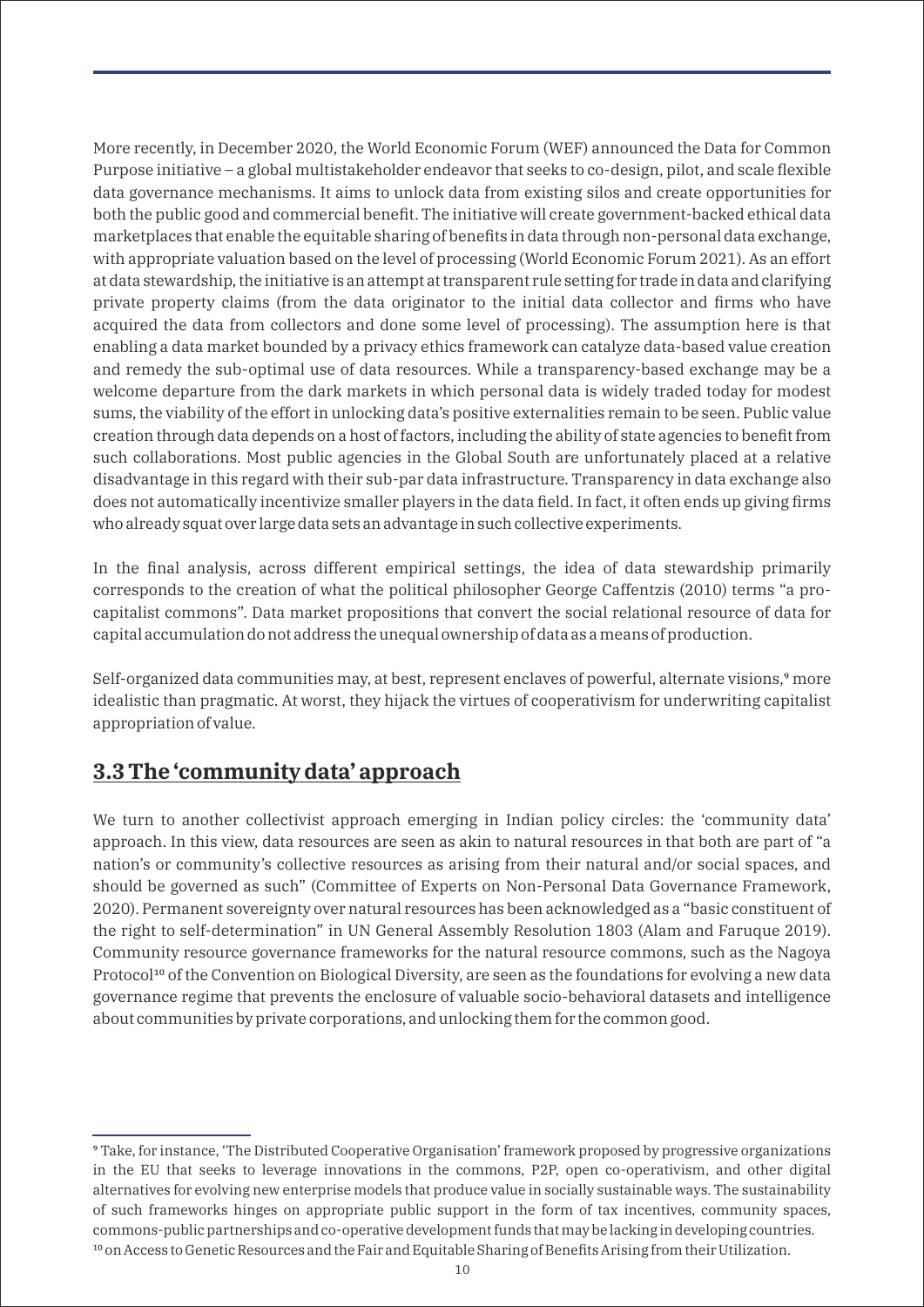The Indian approach moves the needle in the data governance debate by acknowledging data's social moorings, thereby anchoring data rights in its associated communities, and also identifying dataenabled value creation as a vital national public policy issue. It provides a fresh starting point to solving the dilemma of how best to account for collective claims in shared data resources, an area that EU policymakers attempting to move out of the individualist approaches to data governance are yet to grapple with fully. Take the case of the EU's proposed Digital Markets Act (2020) that attempts to conceptualize a unique data access right for platform-dependent business users. Under this Act, business users have "effective, high-quality, continuous and real-time access and use of aggregated or non-aggregated data, that is provided for or generated in the context of the use of the relevant core platform services by those business users and the end users engaging with products or services provided by those business users". However, the legislation is unable to clarify the nature of how such data access claims are to be operationalized – especially in relation to business users' collective rights in aggregate data (Singh and Gurumurthy 2021).

In this context, the Indian policy proposal for actualizing data's potential for the economy through principles of community access, use, and benefit sharing – enshrined in constitutional principles for the fair distribution of a community's material resources<sup>11</sup> (Mittal 2020) – comprises a useful normative compass for devising any economic governance regime for data. However, the institutional design of a governance regime for data as a societal commons cannot be modeled exactly after the natural resource commons. This is because of the differences in the nature of the two resources, as elaborated below.

Unlike natural resources, data resources do not have clear boundaries – "digital data is multiple in that it can be in several places at the same time" (Prainsack 2019). The same piece of location data, for instance, can be in multiple data sets. What this means is that it is in the creation of a specific data pool that a data community takes shape, making it difficult to establish data communities a priori. To make things more complicated, even those from whom data is not collected may be impacted by the use of data-based digital intelligence in various settings. In other words, not only are we all contributors to multiple data communities at the same time, we may also find ourselves in the target community of data-based businesses even if we are not part of the source community (the group from whom data was initially compiled). This raises complex issues for the rules of exclusion-inclusion and the evolution of representative decision-making mechanisms in the institutional mechanisms of data governance. Mechanisms for excludability of 'outsiders' that communities are able to implement in the instance of Common Property Resources (CPR), such as forests, are not easily amenable in the case of data resources. The community data approach, thus, needs to grapple further with how claims will be managed and operationalized for democratizing data's value.

## **3.4 Inequality and commodification: The core challenges in the resource governance of data**

Value creation in the data economy under the current governance impasse is characterized by the commodification of data – essentially a social commons – and its appropriation by a few first-mover firms. What we note from the above analysis is that prevailing governance approaches – whether individualist or collectivist – are unable to effectively negotiate the 'finders, keepers' scenario that gives exclusive possession rights in perpetuity to the data that these behemoths collect. The result is a crisis at the whole-of-economy level, with colossal corporate dominions that control data enclosures locking out material access to data for value creation by other economic actors.

<sup>&</sup>lt;sup>11</sup> In specific, Article 39(b) of the Directive Principles of State Policy. See https://www.datagovernance.org/files/ research/1604381845.pdf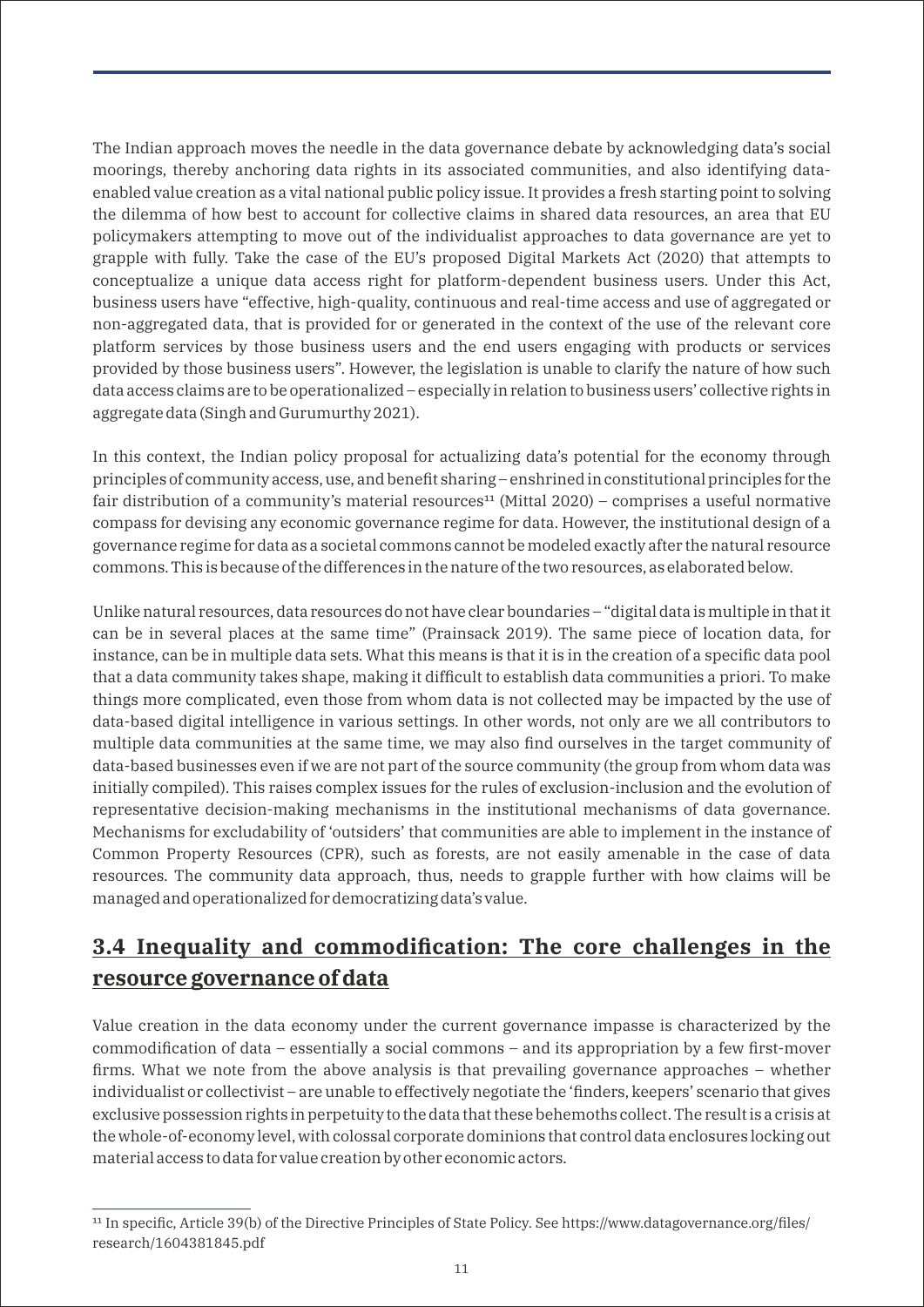The commodification of the social data commons fortifies and multiplies an alarming inequality in the global economic order, normalizing data capture. A hegemonic, 'data-must-flow' illogic legitimizes its exclusive possession by a few elite corporate firms (James 2020). The current regime of data governance also undermines human rights, offering little protection to people against the harms that stem from profiling. The proliferation of smart connected objects that aggregate the socio-behavioral footprints of people's interactions with their physical and social environment has opened up a range of concerns. Data mining from smart homes to smart cars – part of the fintech industry's strategies for psychological risk profiling (Marafie et al 2018; Hendricks, accessed 2021) – is one such egregious practice. Trade agreements have become a route to gain access to training data sets from the Global South, allowing European firms to externalize privacy risks to populations from developing countries without personal data protection frameworks. The steady datafication of community knowledge on community-managed biodiversity resources by the biotech industry exacerbates the plundering of such resources for profit, jeopardizing community rights to cultural self-determination (ETC Group 2020). The paralysis of policy has seen the twin-ills of misrecognition (identity-based exclusion and harm) and maldistribution (unfair distribution of access and benefits) in the data economy (Hummel et al. 2020).

## **4 Governing data for distributive integrity**

### **4.1 Going beyond the CPR and open access commons regimes**

Since the value proposition of data rests in its potential for discerning societal relations (among naturethings-people) as the basis for creating products and services, it seems quite self-evident that the starting point for any resource governance regime in data must be collectivist. However, as argued in Section 3.2 and 3.3, fledgling collectivist approaches do not challenge the market dominance of data collectors.

A CPR regime in data through which community rights over it can be realized seems like an attractive proposition at first glance. But the distribution of data across time and space (Prainsack 2019) and the long tail of its downstream uses in aftermarkets makes identifying the boundaries of data as a resource extremely difficult. The fact that data communities are nested/overlapping and not discrete/fixed renders clear identification of community claims to value a near-impossible task. To explain this further: unlike communities with traditional rights in the material natural resource commons with preestablished criteria for membership in the collective, data communities are extremely fluid. Their membership is made and re-made over numerous instances of collection, processing, use, and re-use in the unfolding segments of data value chains. This also means that data communities are generated through specific acts of data processing and individuals may not know the potentially innumerable communities they are part of; or even be in a position to identify other individuals in these communities.

But even if we were to arrive at some acceptable, albeit imperfect, yardstick to categorize the social data commons for a layered separation of collective economic claims among discrete data communities, there is another problem. The CPR regime focuses on how a clearly defined group of people/community with legally/customarily granted economic rights in a resource can exclude non-members from the use of the resource, to avoid its depletion, overuse, and co-option by a few powerful interests. But in the case of the social data commons, we face the opposite dilemma – how can exclusive ownership of data in the hands of a few firms be wrested away for democratizing its use and benefit? The problem in data is one of assembling ownership to a social optimum to address what Heller (2013) terms "wasteful underuse". Multiple and fragmented parcels of ownership in this situation may lead to a tragedy of the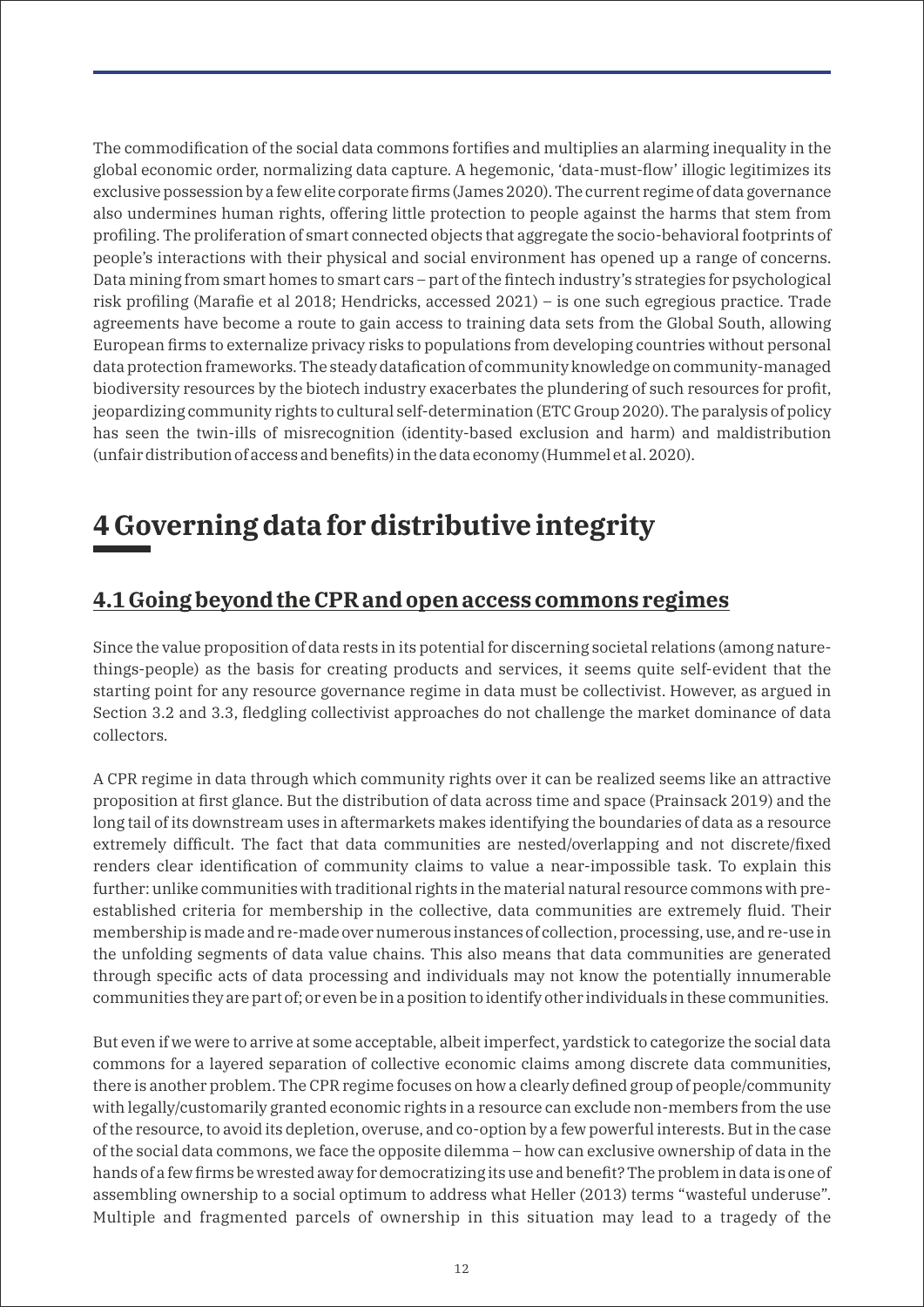#### $anticommons.<sup>12</sup>$

This brings us to whether data as a resource lends itself to open access commons regimes applied in the case of immaterial information and knowledge resources. Open access commons, as Benkler (2016) highlights, are not ungoverned. They are a family of institutional arrangements that focus on "guaranteeing symmetric use privileges to an open general class of users, rather than assigning an asymmetric exclusion right to an individual or known class of individuals".

Making a case for the inappropriability of knowledge as a precondition for social innovation, Drahos (2016) asserts how, more rather than less abstract objects should remain open to use in the intellectual commons.<sup>13</sup> "Openness of use" is vital for the continuous enlargement of such commons. An open access route – rapidly gaining currency as the favored governance modality for public data sets – is not the same. Open access reduced to free-for-all does not carry the "duties of nurture" that must underpin the commons of abstract objects. Unconditional open access also ignores the fact that "accessibility" (ibid) – the capacity and competence to access – is deeply linked to market power.

An appropriate resource regime for data must preserve the 'openness of use', also promoting 'accessibility', that is, the freedom for all economic actors to meaningfully leverage data for unlocking its value. However, any such regime must start with an acknowledgment of the unique nature of data. While similar to information, data is not information. Data is constituted by three distinct layers  $-$  a) the semantic/content layer, which encapsulates the information being encoded; b) the syntactic layer, which is the representation of the information collected as machine-readable datasets; and c) the physical layer, the networked infrastructure through which data is extracted (Stepanov 2019).

What we are dealing with in the governance challenge to democratize data value is the ability of the regime to prevent the possessor of the physical-syntactic layers (the network-data architecture) from claiming exclusive rights over the semantic layer in all possible re-uses of the data generated. Any collectivist or commons-based governance framework for data, therefore, needs to deftly manage the delicate balance between openness as non-exclusive accessibility of data's syntactic content and openness as duty to nurture use of data's semantic propositions.

### **4.2 A semi-commons governance regime for data**

In the data economy, the value proposition is in 'inferred data'<sup>14</sup> or the intelligence obtained through algorithmic analysis or manipulation of mixed data sets (personal data sets $15$  combined with nonpersonal data<sup>16</sup>).

<sup>&</sup>lt;sup>12</sup> Heller's (2013) "tragedy of the anticommons" describes a situation of wasteful underuse of a resource arising from fragmented ownership rights and regulatory controls. The right of exclusion of multiple data communities carries the risk of disincentivizing optimal use.

<sup>&</sup>lt;sup>13</sup> Intangible objects such as information and knowledge.

<sup>&</sup>lt;sup>14</sup> According to the Committee of Experts on Non-Personal Data Governance, Government of India (2020), inferred data refers to "an inferred/derived view of data where insights are developed by combining different data points typically involving trade secrets, algorithms, computational techniques, advanced analytics etc."

<sup>&</sup>lt;sup>15</sup> Personal data comprise any information relating to an identified or identifiable natural person ("data subject"). See https://ec.europa.eu/transparency/regdoc/rep/1/2019/EN/COM-2019-250-F1-EN-MAIN-PART-1.PDF

<sup>&</sup>lt;sup>16</sup> Non-personal data include, firstly, data which originally did not relate to an identified or identifiable natural person. Secondly, data which were initially personal data, but were later made anonymous. Data aggregated to the extent that individual events (such as a person's individual trips abroad or travel patterns which could constitute personal data) are no longer identifiable, can be qualified as anonymous data. See https://ec.europa.eu/ transparency/regdoc/rep/1/2019/EN/COM-2019-250-F1-EN-MAIN-PART-1.PDF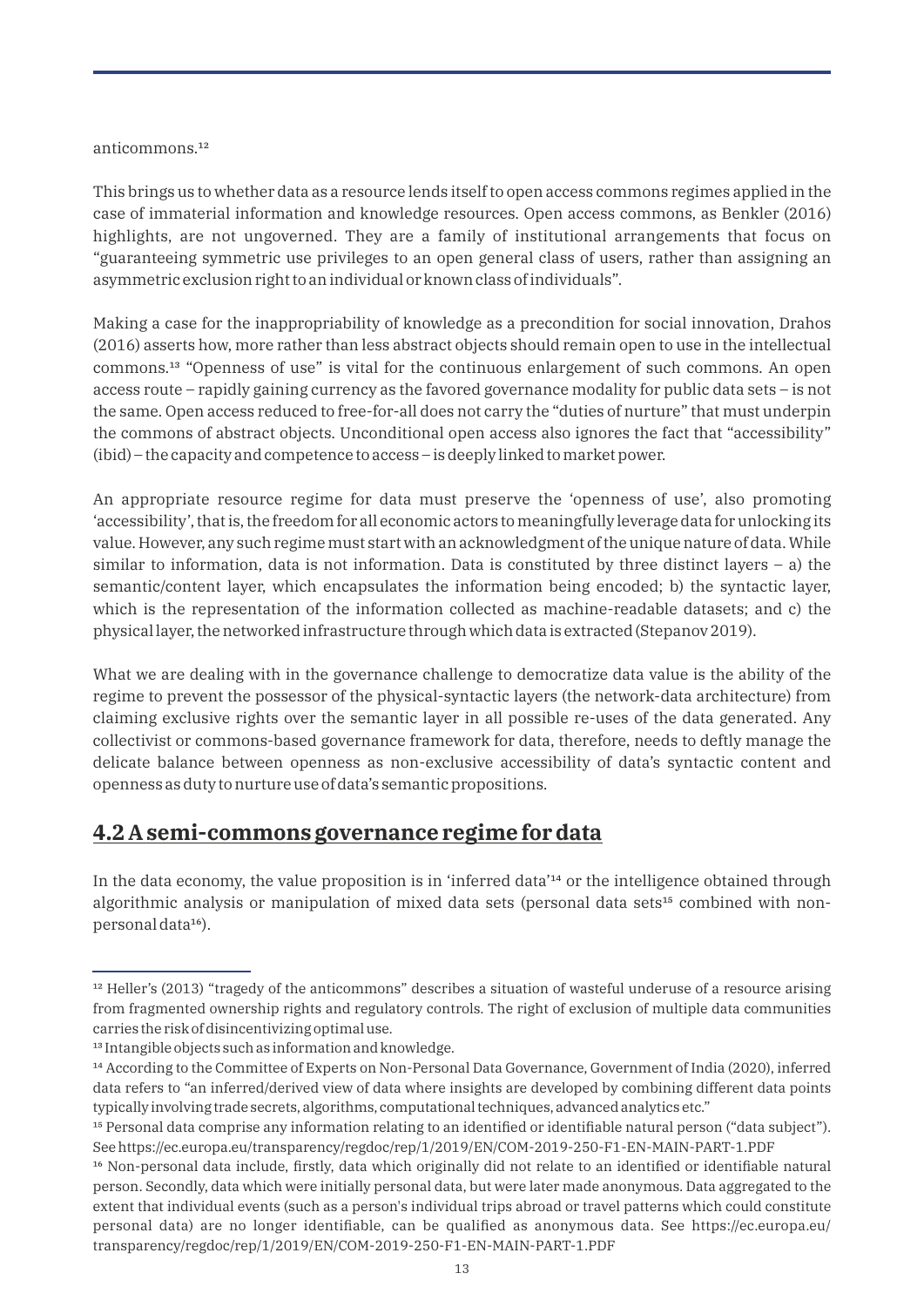Private actors, today, rely on trade secrets protection to preserve their commercial interests in specific use-cases of 'inferred data', locking up the base layer of data. Because data is an 'infrastructural good' – a resource whose value proposition stems from its deployment into a wide range of economic activities – high exclusion curbs its innovation potential (Frischmann 2012; Benkler 2016).

To reclaim data as a building block for a fair and equitable socio-economic paradigm, the economic governance regime for data needs to be grounded in the principle of distributive integrity – ordering data value creation and distribution on a set of norms and rules that promote a multiplicity of sustainably productive economic communities.

We propose a semi-commons governance regime for data as a suitable way forward; encoding data as "a medium of [economic] democracy" (Viljoen 2020) and addressing its unique propensities. The semicommons framework creates and demarcates the boundaries between common property and private property in data resource governance.

Property ownership in the semi-commons framework is understood not as the simple and non-social relationship between a person and a thing, but a complex set of legal relations in which individuals are interdependent and which determines the limits of an individual's or group's freedoms to "use, posses enjoy or transfer" a particular asset (Johnson 2007). These legal relationships are "sets of claims and entitlements in tension with each other, held by people against one another" (ibid), giving rise to a maze of rights and obligations.

The semi-commons framework affords a way forward to optimally balance private and public claims in data. However, if the goal of distributive integrity in the data economy has to be met, any demarcation of private property and common property boundaries must upend the exclusive claims of first movers over all possible future uses of the data collected, as argued above. Common use exemptions in private claims accorded by the mainstream IP tradition cannot measure up to this task (Ciani 2018). Distributive integrity depends upon a radically new normative baseline that affords non-exclusive accessibility of data's syntactic content for all. This means the boundary between private and public claims in data must start from the legal recognition of data as inappropriable social commons with commensurate freedom of open use for all, balanced by limited privileges for data producers.

Such a rights-based resource ownership regime under the data semi-commons framework will confer varying degrees of differentiated access rights and associated conditionalities for economic actors across the spectrum as outlined below.

#### **a. Right to non-exclusive access in the base layer of data**

Since data is a shared societal resource, data-holders – the private for-profit/not-for-profit legal entity or public agency that determines the purpose and means of data processing – only have the right to nonexclusive access over the base layer of data they have collected, without exclusive possession rights. The base layer of data includes raw, non-personal data, personal data and aggregate data sets combining personal and non-personal data.

Non-exclusive access in data resources that are self-collected implies the following:

In the data they have directly collected (in compliance with personal data protection legislation and the law of contracts/other relevant laws of the land), data-holders have a 'right to use'. This right includes the right to processing of such data for the generation of inferred data; and the right to obtain profits from inferences/intelligence subject to legally laid out limits for market fairness.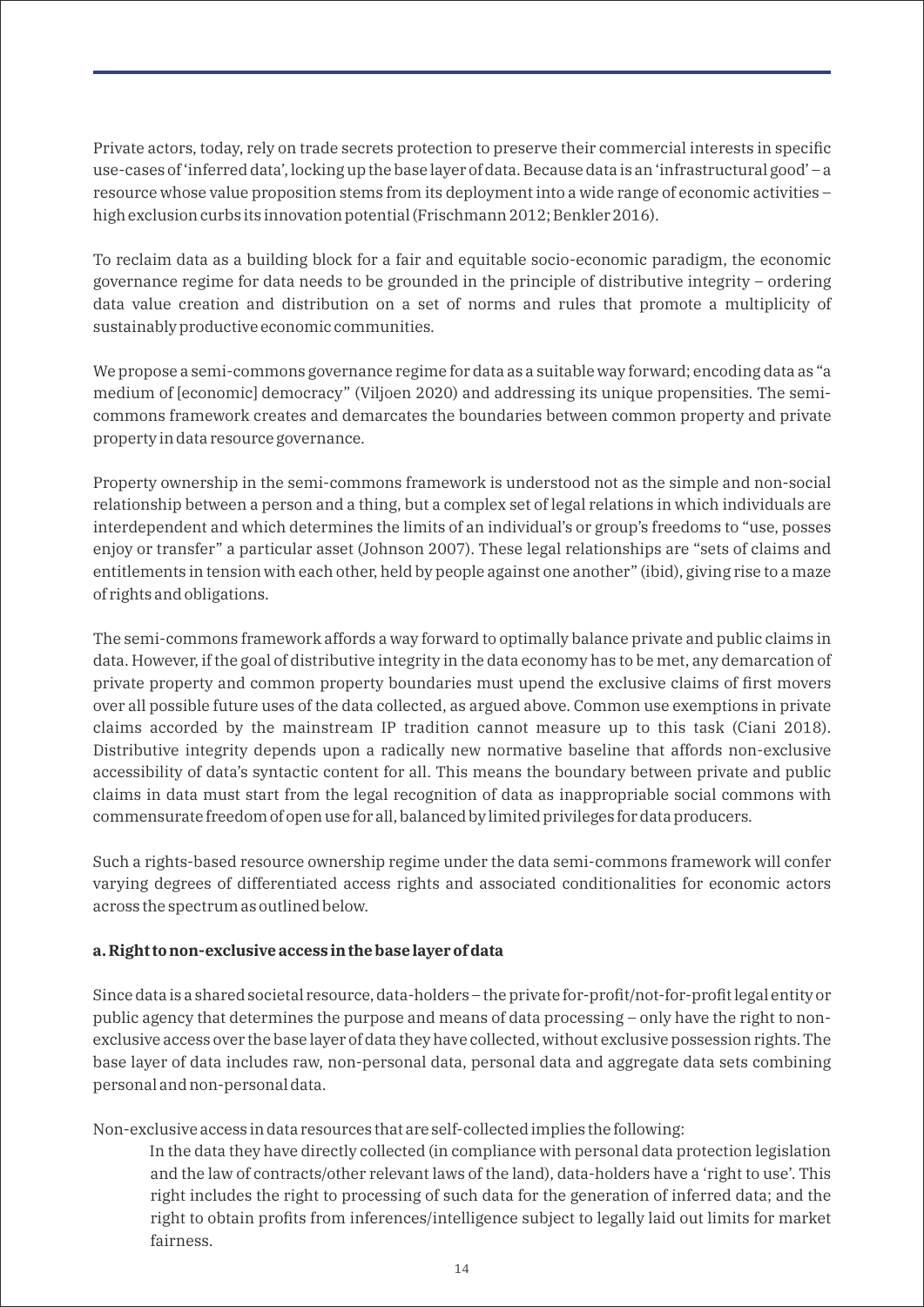In processing the data collected and in the routes they pursue to generate value from 'inferred data', data-holders are perennially obligated to respect data subjects' right to privacy. So, in addition to safeguards in personal data protection, data-holders must ensure that even with respect to the non-personal data that they have collected, any act of processing does not lead to profiling.

Data-holders have a mandatory duty to share data as required by their obligation to respect the rights of data-seekers, as explained below.

#### **b. Right to seek data**

The corollary of the right to non-exclusive access in the data semi-commons is the right to seek data in the datasets collected, aggregated, and controlled by for-profit legal entities, altruistic organizations and public agencies through an entitlement of accessibility. The operation of the differential rights to seek data is explained below and depicted in Table 1.

Data seekers can be individual data subjects, public agencies, or private legal persons. They may access raw non-personal data and/or aggregate non-personal data (except for individuals who only have a right to their own data) defined as follows:

Raw non-personal data: Any non-personal data that is defined by its representative characters and has not undergone any automated or human activity of analysis, reuse, or other manipulation aimed at extracting meaningful information from it (Fia 2020).

Aggregate non-personal data: An aggregated view of the data (like mean, median, mode of the data sets), across several personal and machine-observed data points, without revealing the specific base-level data points and with due safeguards for irreversible anonymization. (Adapted from Committee of Experts on Non-Personal Data Governance Framework, 2020).

Data seekers do not necessarily have an unconditional right to access. Access may vary from one scenario to another, and boundaries will be differentially determined through appropriate institutional mechanisms. Conditional access depends (at minimum) on the following:

The type of data seeker and the type of data holder from whom access is sought.

The specific parts of raw, non-personal data and aggregate non-personal data in which access is sought.

The purpose (contextual applicability) for which data is sought.

The right to seek data is conceptualized as an entitlement granted through law. It does not, however, preclude rights that arise out of private contracts in the data economy.

The establishment of limits of operations of private contracts in the data economy and the downstream rights they produce have an implication for economic fairness. The answers for this cannot be found within the semi-commons itself, and this needs a whole-of-economy approach to governing the data economy. The subsequent section raises some questions on this, but addressing these concerns in theoretically sound ways, requires deeper investigation.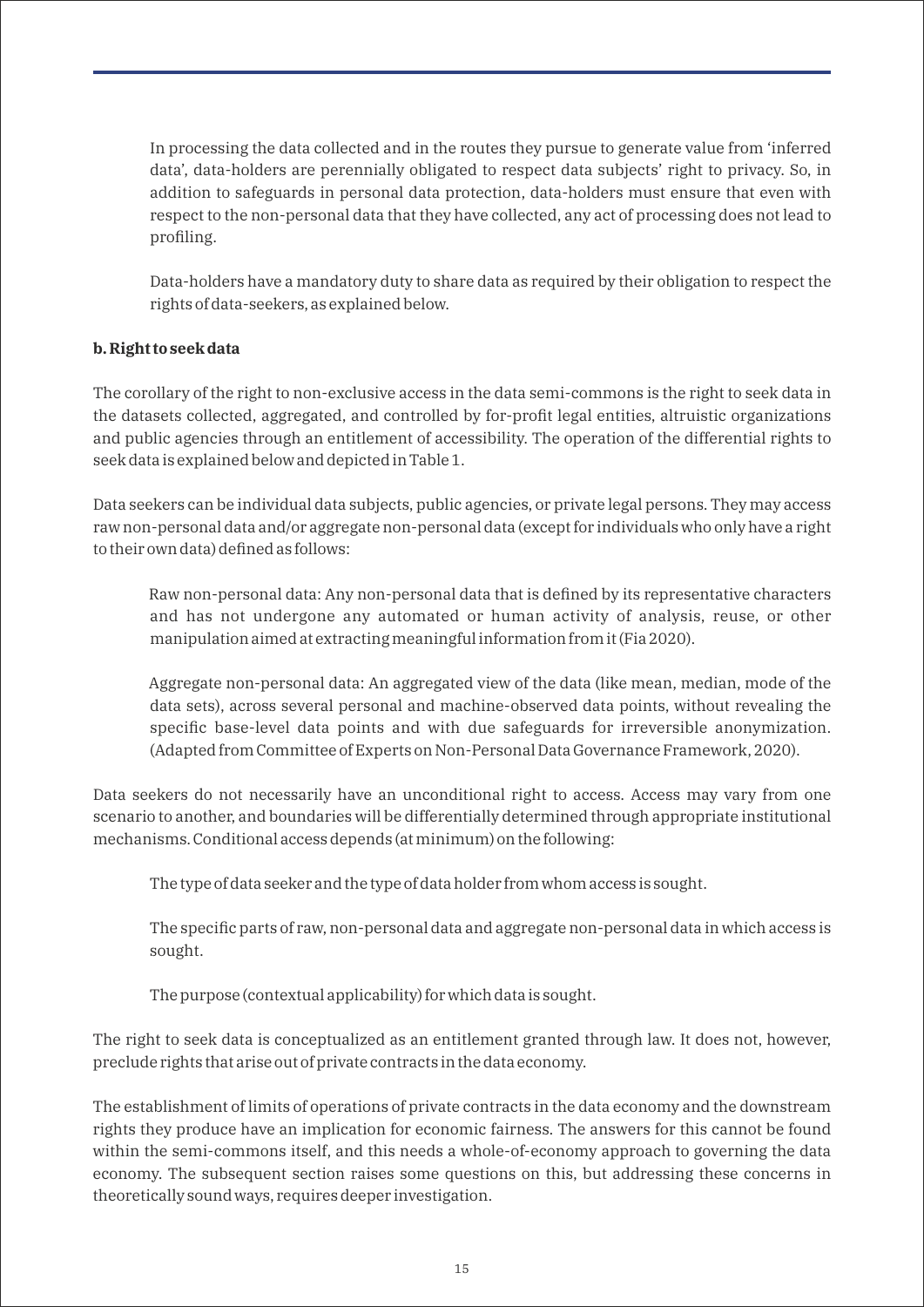The right to seek, as a conditional right, is exercised by different data seekers in the following ways:

Individual data subjects have the rights to data access and portability in their personal data and non-personal data they generate through use of smart connected objects.<sup>17</sup>

Public agencies have a right to 'authority access' in the raw non-personal data and aggregate non-personal data held by other private for-profit entities and altruistic organizations. Authority access refers to entitlements of public agencies to access data on the grounds of fulfilling legitimate public policy functions, backed by specific legislation. Data access between public agencies would be governed as per rules and protocols in public policies.

Private legal persons (for-profit entities and altruistic organizations) have a right to conditional access in the raw non-personal data and aggregate non-personal data held by other private forprofit entities, altruistic organizations, and public agencies.

#### **c. Conditionalities in the right to seek**

The ends of distributive integrity in a semi-commons regime for data will depend on how permutations and combinations deployed by public policy calibrate the right to seek across competing interests in the data economy. Through institutional mechanisms that ascribe rights, obligations, and privileges to economic actors variously, public policies and legislative frameworks underpinning a semi-commons framework will need to manage the fragile balance between data extractivism and underuse. The conditional access that data seekers have, therefore, depends on broader economic and social policy choices of a particular country or jurisdiction.

For instance, where the seeker is a for-profit entity, only smaller and upcoming private firms would be allowed access to raw non-personal data and aggregate non-personal data of dominant players. This right may not function the other way around. In the datasets controlled by public agencies, for-profit entities can have a right to access on compliance with conditionalities to prevent free-riding (including criteria set by the state for accessing a public data pool or licensing conditionalities with respect to inventions created from the pool and so on).

Similarly, for-profit entities may be disallowed from exercising a right to seek data in datasets held or controlled by altruistic organizations. They may be allowed to gain such access through agreements negotiated under the law of contracts. This would ensure that datasets controlled by altruistic organizations are not easily co-opted by private firms, without appropriate compensation or benefit sharing mechanisms.

Altruistic/not-for-profit organizations may be permitted to access raw non-personal data and aggregate non-personal data held by private-for-profit players when they are setting out to initiate socially relevant data-supported projects, subject to a specific institutional mechanism for public scrutiny. Purpose limitation of potential uses and capital market regulation safeguards would be important to put in place so that dominant private players do not put up a false front in order to gain access to other private players' aggregate datasets through the backdoor.

<sup>&</sup>lt;sup>17</sup> Discussions in the EU context point to technical challenges in extending access and portability rules to data generated through smart connected objects. As Turner et al (2021) highlight, "IoT devices are not only diverse, but competing vendors collect, store, and process data differently. In particular, technical complexities, such as missing IoT and interoperability standards, the scale and extent of collected data, as well as data subjects' lack of awareness of the nature of data processing can hinder the transmission of data across different systems."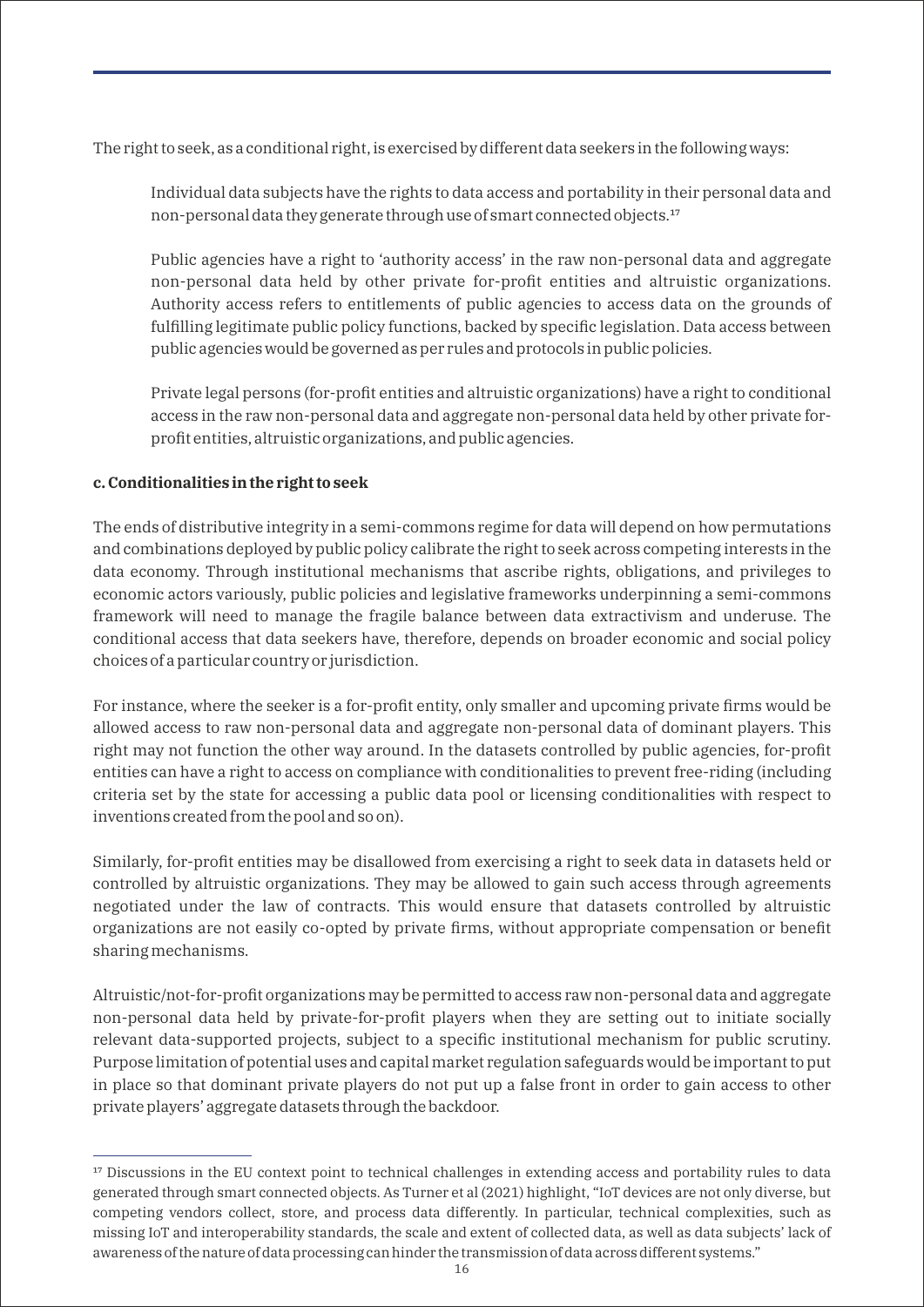In the case of datasets controlled by public agencies, it is important to ensure that licensing conditionalities are put in place to prevent free riders from capturing and enclosing the value of such data.

| Data Holder                      | <b>Private for-profit entity</b>           |                                   | Altruistic data organization               |                                   | <b>Public agency</b>                       |                                   |
|----------------------------------|--------------------------------------------|-----------------------------------|--------------------------------------------|-----------------------------------|--------------------------------------------|-----------------------------------|
| <b>Access seeker</b>             | Raw<br>non-personal<br>data                | Aggregate<br>non-personal<br>data | Raw<br>non-personal<br>data                | Aggregate<br>non-personal<br>data | Raw<br>non-personal<br>data                | Aggregate<br>non-personal<br>data |
| Individual data<br>subject       | Right to data<br>access and<br>portability | N <sub>0</sub>                    | Right to data<br>access and<br>portability | N <sub>0</sub>                    | Right to data<br>access and<br>portability | N <sub>0</sub>                    |
| Private for-<br>profit entity    | Right to<br>conditional<br>access          | Right to<br>conditional<br>access | N <sub>0</sub>                             | N <sub>0</sub>                    | Right to<br>conditional<br>access          | Right to<br>conditional<br>access |
| Altruistic data<br>organizations | Right to<br>conditional<br>access          | Right to<br>conditional<br>access | Right to<br>conditional<br>access          | Right to<br>conditional<br>access | Right to<br>conditional<br>access          | Right to<br>conditional<br>access |
| Public Agency                    | Authority<br>Access                        | Authority<br>Access               | Authority<br>Access                        | Authority<br>Access               | <b>State Policy</b>                        | <b>State Policy</b>               |

Table 1: Differential rights to seek data in the data semi-commons<sup>18</sup>

## **4.3 Some considerations for institutionalizing the semi-commons model**

The institutional design of the data semi-commons is not merely an economic question about a seemingly autonomous zone of the market, but a political one of norm-setting to reorder a data society gone wrong. Delineating the specifics of the institutional design is beyond the scope of this paper, but we are able to reflect on some key considerations and questions that will play a critical role in the normsetting at the heart of this model.

a. Building a fair and equitable data market and enabling cooperativist production

A tragedy of the anticommons (high fragmentation and underuse) often results from the fact that underuse of a resource is a hidden problem. For example, several patent owners may block a promising line of drug research and it would not be known what lifesaving cures were abandoned (Heller 2013). An institutional framework encouraging open use and data pooling would depend on effective mechanisms to create market certainty. A traceability obligation on data businesses and altruistic data organizations should be mandated by the law. Entities collecting data will need to disclose their sources of data collection to an appropriate authority.<sup>19</sup> Such disclosure norms will automatically limit the overbroad application of trade secrets that is at the heart of the data hoarding problem in the current paradigm. Additionally, regulatory arrangements that extend to standards creation for IoT will be necessary for ease of data portability, robust dispute settlement, and effective collaboration mechanisms in the data economy.

<sup>&</sup>lt;sup>18</sup> Adapted from Tommaso Fia. (2020).

<sup>&</sup>lt;sup>19</sup> The metadata register created from the disclosure of data by significant data businesses, that India's Committee of Experts on Non-Personal Data (2020) has recommended, is a pertinent suggestion in this regard.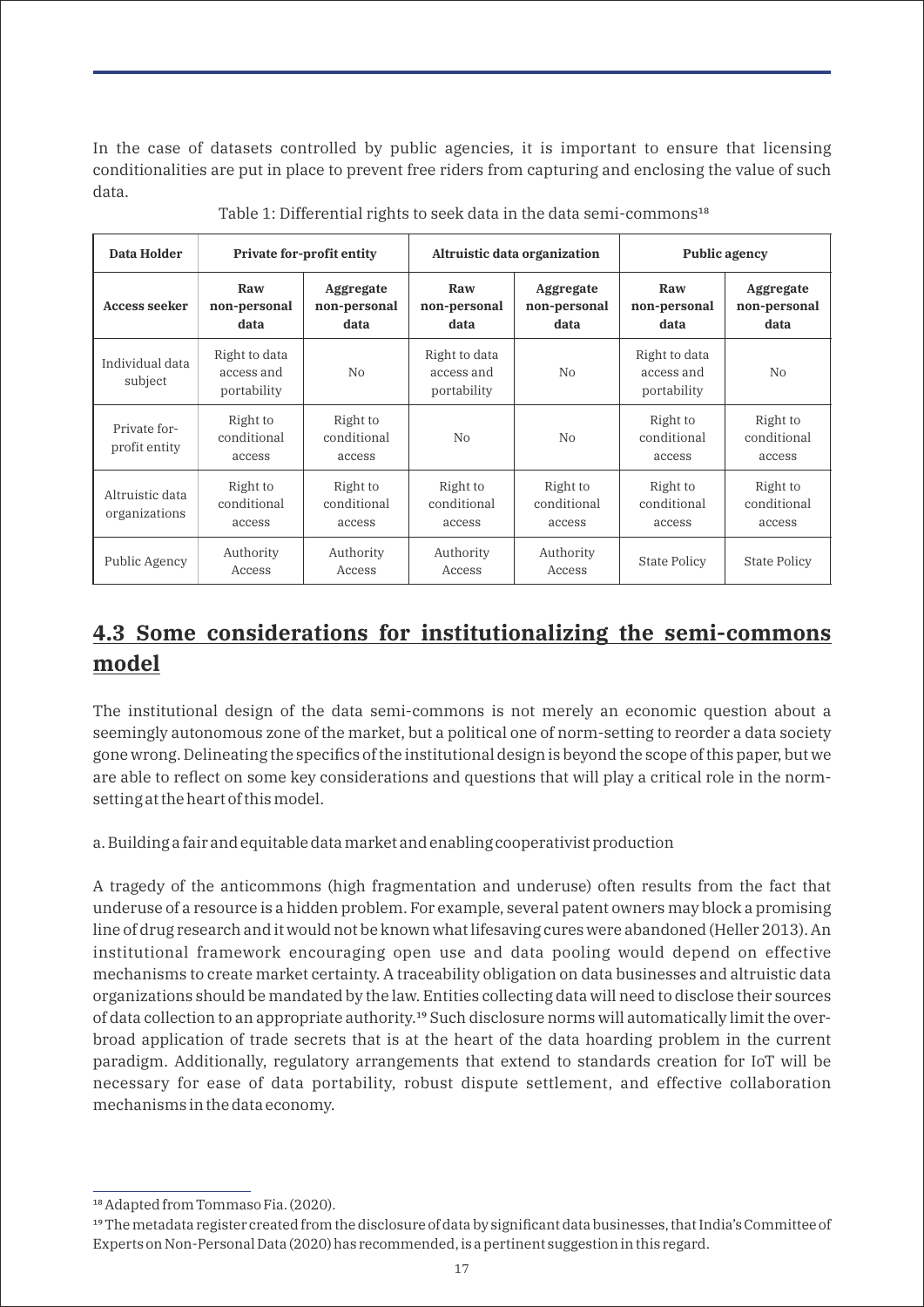The potential for innovation in downstream markets, however, hinges on a strong role for public provisioning of data and related infrastructure. The productive capacity of individual firms and the capability of the economy as a whole in leveraging the data economy – as the case of Barcelona demonstrates – requires public agencies at national and sub-national levels to galavanize a new production culture that values distributive integrity. The municipality of Barcelona has implemented its own approach to a 'smart city' where the focus is on creating data infrastructure as a new meta-utility (similar to other urban infrastructure such as water, roads, and electricity), financed through public funding and managed democratically using the principle of citizen data sovereignty (Bria 2019). With support from the EU's DECODE consortium, the city has set up a publicly funded data infrastructure using the following mechanisms (Bass & Old 2020):

introduction of 'data sovereignty' clauses in all public service contracts that impose a mandatory obligation on any supplier to the Barcelona municipality to share associated data in machine-readable format and using open APIs and open standards to guarantee interoperability across the data pool;

smart contracts and cryptographic tools that enable citizens themselves to directly contribute data to the city data commons in privacy-compliant ways and with full autonomy over the terms and conditions of data sharing; and

opening up the data commons to local companies, cooperatives, social sector organizations that create public value through data-based innovations.

Francesca Bria, a key architect of the initiative,<sup>20</sup> has called attention to how this model could potentially evolve into a trans-European networked cloud and data architecture – providing support to public agencies, Micro, Small and Medium Enterprises (MSMEs), and non-profits for generating public value from collective data through open and shared services – if backed by appropriate licensing conditionalities and public funding.

The initial years of the digital revolution demonstrated that without public funding and policy intervention for universal access, communities who were not seen as investment-worthy by telecommunications providers would be locked into a permanent "access trap"<sup>21</sup> (Alliance for Affordable Internet 2013). Similarly, it is becoming evident that in the data revolution, economic and social needs or service propositions not easily translatable into lucrative aftermarkets may be completely neglected by dominant firms. A 2018 report by the McKinsey Global Institute found that among 19 sectors evaluated in India, the potential value of AI for agriculture was in the bottom tercile. NITI Aayog<sup>22</sup> has also pointed out that a push for AI in agriculture may ultimately be only a lukewarm prospect for the private sector given that, "efforts from private sector may neither be financially optimal nor efficient on a standalone basis" (NITI Aayog, cited in Gurumurthy and Bharthur<sup>2018</sup>). Critical sectors like agriculture that provide livelihood options for millions in developing countries urgently need databased services for a much-needed productivity boost, but the private sector cannot be relied on to fill this gap.

<sup>&</sup>lt;sup>20</sup> Francesca Bria served as the Chief Technology Officer of the city of Barcelona from 2016 to 2020. See https://ec.europa.eu/research-and-innovation/en/projects/success-stories/all/enabling-citizens-take-controltheir-own-data

<sup>&</sup>lt;sup>21</sup> In several large middle income countries, although high-end broadband customers in urban areas were wellserved in the early 2010s by network operators, poorer communities in urban and rural areas were left behind on account of limited disposable income, low levels of digital literacy and low availability of relevant content. With limited competition, network operators had no incentive to invest in new markets leading to an 'access trap'; a deadlock in which limited demand and lack of incentives for new market entrants left these populations without access to connectivity. http://a4ai.org/wp-content/uploads/2013/12/Affordability-Report-2013-FINAL.pdf <sup>22</sup> A public policy think tank of the Government of India.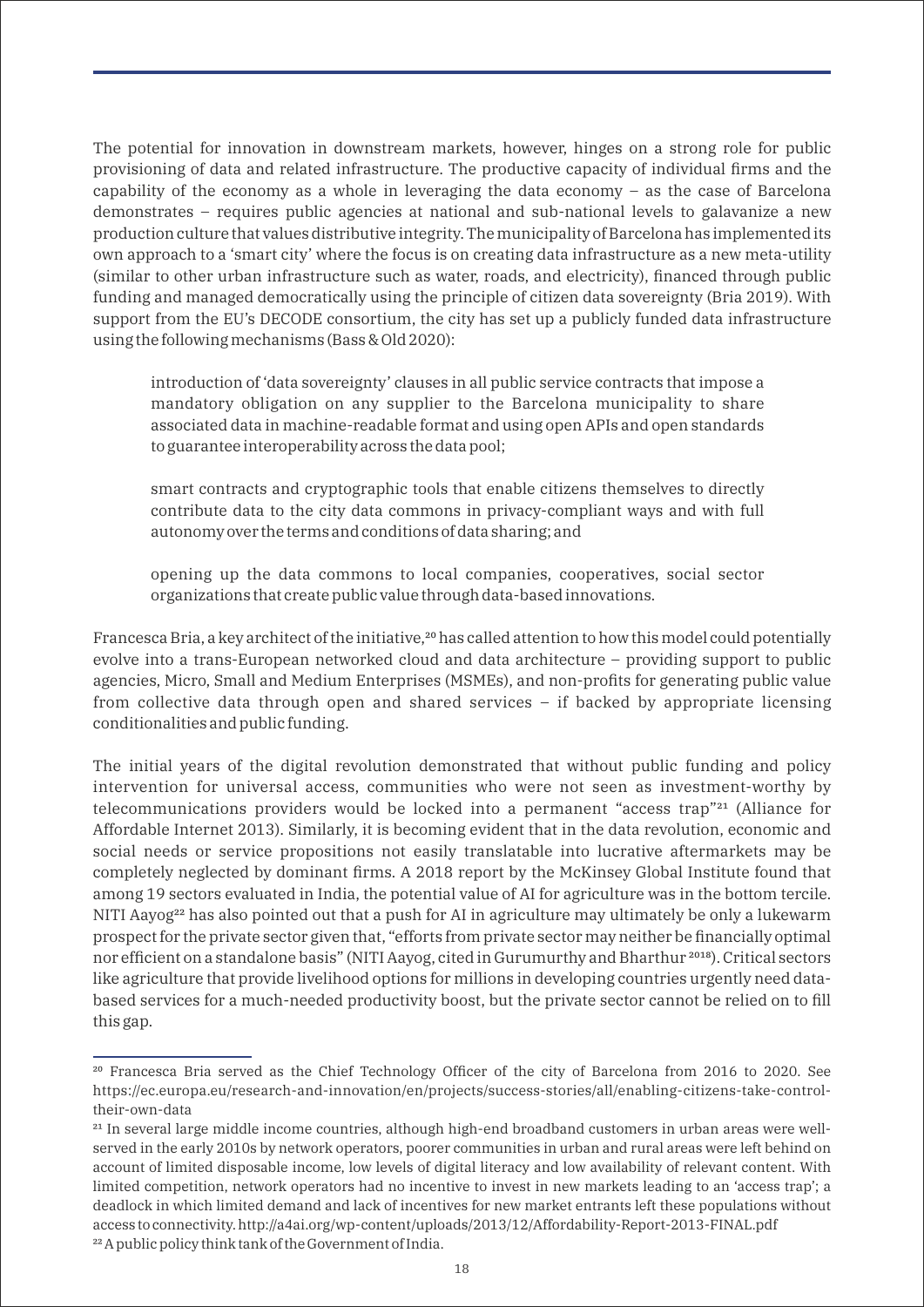#### **b. Grappling with data protection considerations in mixed data sets**

A semi-commons regime for data would need to be bounded by privacy as contextual integrity. Contextual integrity is a theory of information privacy which argues that social relations are guided by norms in information flows and that privacy is violated when these norms are violated (Joshi 2020). For instance, contextual integrity requires that we interrogate what information about a person can be collected in a particular context; and to what extent information once collected can be deployed/shared further in a different context. A burgeoning array of networked, sensor-enabled devices (IoT), and dataravenous machine learning systems present new challenges to privacy; the crucial question is whether privacy norms governing lower-order data are sufficient for the inferred higher-order data (Nissenbaum 2019). A social relational approach to privacy, hence, calls for agility about all current and potential future uses of data. Distributive integrity of data and the contextual integrity of privacy are two sides of value integrity in the digital economy.

We flagged the lapses in anonymization and risks for individuals and groups in Section 3.1. The rapid rise of ambient intelligence environments is bound to only complicate an already fraught discourse, with an urgency for eliminating/minimizing harms arising from decontextualized information processing. The law needs to grapple with key issues such as protection against reidentification in the sharing of aggregate data that includes mixed datasets, and safeguards against profiling risks that arise in downstream re-combinations of raw non-personal data. The debates in the EU about fulfilling data sharing obligations arising out of competition law with due attention to privacy safeguards are a useful precedent in this regard.²³

#### **c. Regulating the digital economy**

Operationalizing the semi-commons approach involves articulating an institutional regime of norms and principles as well as rules and protocols that mediate data interests at a whole-of-economy level. The local economy and its regenerative potential is core to the distributive integrity of data. The immense power of digital corporations needs reining in through boundary setting of cross-border data flows – controversial, no doubt – but a necessary measure to tackle laissez faire data colonialism and to protect strategic interests, especially in the context of developing countries.

The updation of the 'essential facilities doctrine' (discussed in Section 2) to curb monopolies and enable competition in the downstream markets of data value chains, and new legal protections to prevent business actors from being harmed in multi-sided digital markets, are important directions for a fair digital economy, as the EU experience demonstrates. But in order to fully address the natural monopoly effect of platform capitalism, we may also need interventions for effective structural separation in all layers of data value chains: data layer, cloud computing layer, intelligence layer, and consumer facing intelligent services layer (Singh 2020).

<sup>&</sup>lt;sup>23</sup> See the decision of the French Competition Authority in its decision of 9 September 2014 in the Direct Energie/GDF Suez case where a fine balance was established between data access under competition law and personal data protection with respect to a data sharing scenario that involved mixed data sets, with inextricably linked personal data.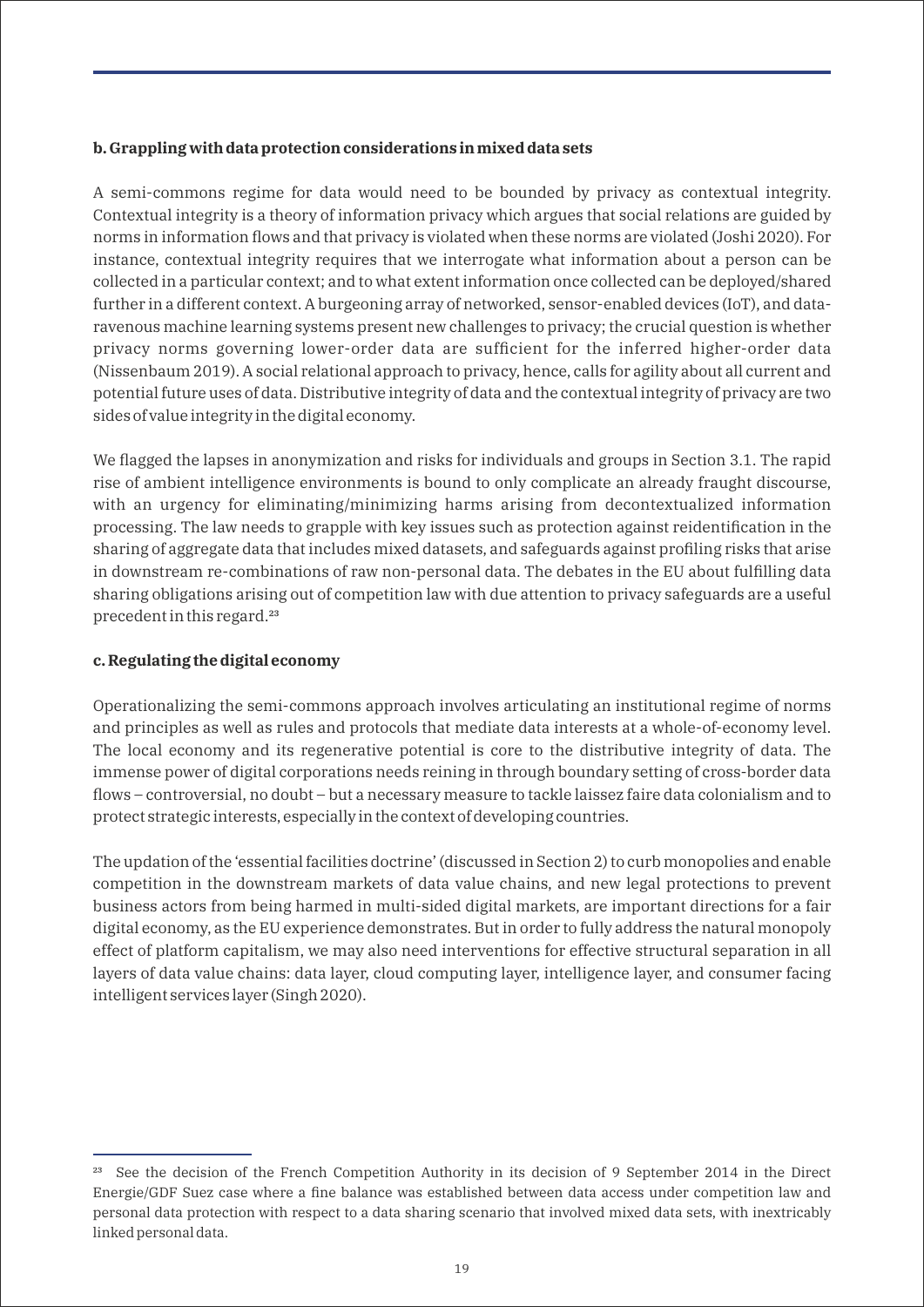## **5. Conclusion**

The quest for a suitable economic governance regime for data is not limited to seeking a share of the data pie for individuals and communities while keeping production arrangements in the data economy unruffled. On the contrary, it is about ensuring that every point in the data value chain – from collection, processing, and generation of digital intelligence and the re-use of data and intelligence in various aftermarkets – is organized with the objective of dismantling rentier capitalism and socializing data value.

This paper has demonstrated how the data governance status quo needs to change. The obfuscation of the economic rights question in data governance needs to be urgently remedied through a sui generis semi-commons approach grounded in the norm of distributive integrity. As abstracted social knowledge from data becomes the most valuable means of production, political choices about its resource governance will shape our collective social destiny.

The task of ensuring that data-enabled social knowledge is future-proofed, and economic activities can contribute to human flourishing remains central to scholarly endeavor. Deeper work is needed to explore how data economies based on cooperativist production can be orchestrated. In a globalized, datafied world, theoretical work is also needed to chart a path for a new global constitutionalism that can roll back the tide of digital colonialism in the multilateral order.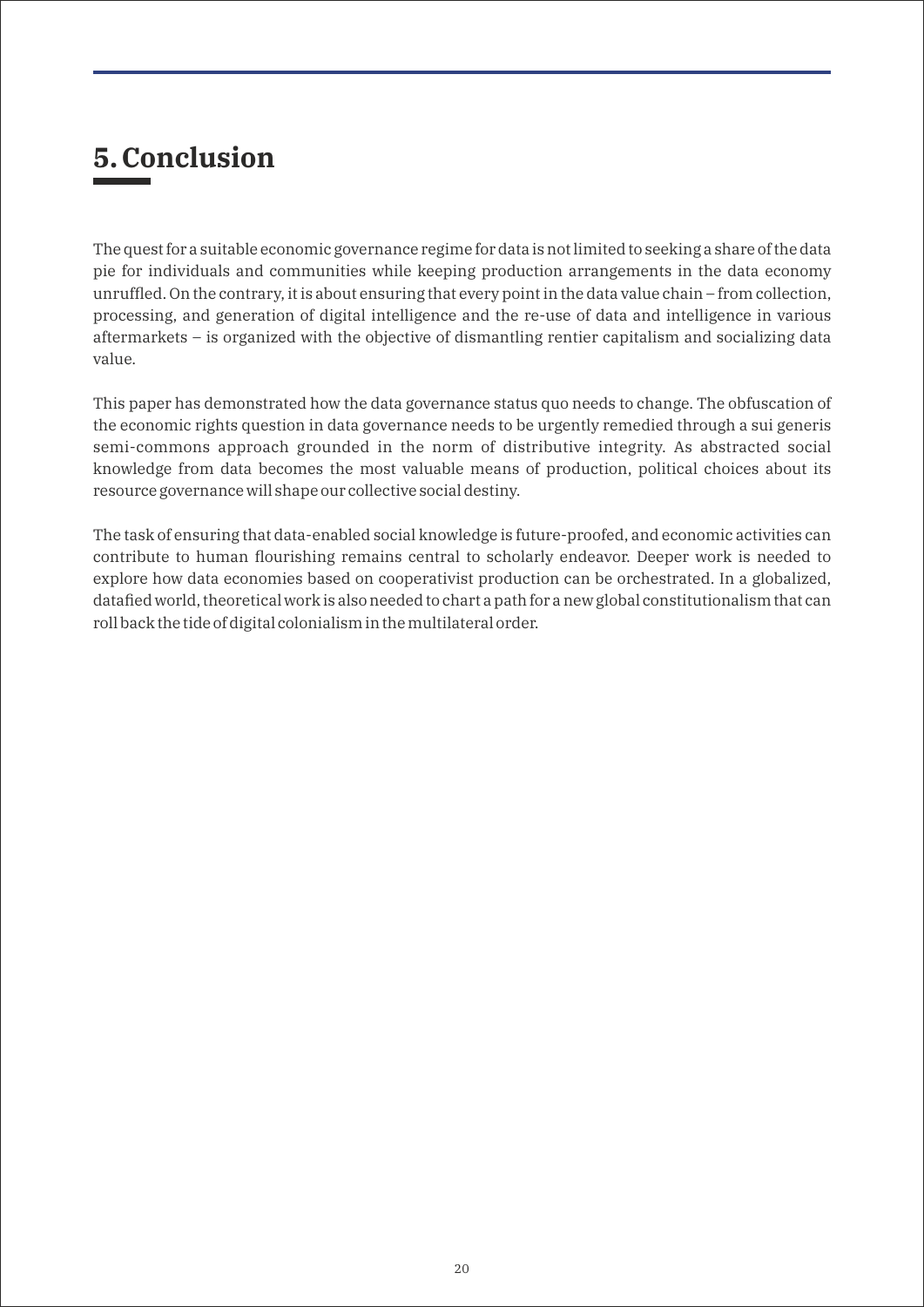## **References**

Alliance for Affordable Internet. (2013). *The Affordability Report 2013*. http://a4ai.org/wpcontent/uploads/2013/12/Affordability-Report-2013-FINAL.pdf.

Alam, S., & Faruque, A. (2019). *From Sovereignty to Self-Determination: Emergence of collective rights of indigenous peoples in natural resources management.* The Georgetown Environmental Law Review, 32. https://www.law.georgetown.edu/environmental-law-review/wp-content/uploads/sites/18/2020/01/GT-GELR190045.pdf.

Bass, T., & Old, R. (2020, January). *Common Knowledge: Citizen-led data governance for better cities.*  Nesta. https://media.nesta.org.uk/documents/DECODE\_Common\_Knowledge\_Citizen\_led\_data\_ governance\_for\_better\_cities\_Jan\_2020.pdf.

Beamish, B. (2019, September 24). Personal Communication, *Sidewalk Labs' Proposal.* Information and Privacy Commissioner of Ontario. https://www.ipc.on.ca/wp-content/uploads/2019/09/2019-09-24-ltrstephen-diamond-waterfront\_toronto-residewalk-proposal.pdf.

Benkler, Y. (2006). *The Wealth of Networks: How social production transforms markets and freedom.* Yale University Press. http://www.benkler.org/Benkler\_Wealth\_Of\_Networks.pdf.

Benkler, Y. (2016). *Open Access and Information Commons.* Oxford Handbook of Law and Economics: Private and Commercial Law. http://www.benkler.org/Open%20Access%20Commons%20Oxford%20Handbook%20Prepub.pdf.

Bria, F. (2019, January). *The Right to the (digital) City.* Barcelona Metropolis. https://www.barcelona.cat/metropolis/en/contents/right-digital-city.

Caffentzis, G. (2010). The Future of the 'Commons': Neoliberalism's 'Plan B' or the Original Disaccumulation of Capital?

https://www.researchgate.net/publication/233541411\_The\_Future\_of\_%27The\_Commons%27\_Neoliber alism%27s\_%27Plan\_B%27\_or\_the\_Original\_Disaccumulation\_of\_Capital

Ciani, J. (2018). *Governing Data Trade in Intelligent Environments: A taxonomy of possible regulatory regimes between property and access rights.* Intelligent Environments. https://www.academia.edu/37751449/Governing\_Data\_Trade\_in\_Intelligent\_Environments\_a\_Taxonomy \_of\_Possible\_Regulatory\_Regimes\_between\_Property\_and\_Access\_Rights.

Committee of Experts on Non-Personal Data Governance Framework. (2020, December 16). *Report by the Committee of Experts on Non-Personal Data Governance Framework.* Ministry of Electronics and Information Technology, Government of India. https://static.mygov.in/rest/s3fspublic/mygov\_160922880751553221.pdf.

Coyle, D., Diepeveen, S., Wdowin, J., Tennison, J., & Kay, L. (2020, February). *The Value of Data – Policy Implications.* Bennett Institute for Public Policy, University of Cambridge. https://www.bennettinstitute.cam.ac.uk/publications/value-data-policy-implications/.

Cremer, J., Montjoye, Y., & Schweitzer, H. (2019). *Competition Policy for the Digital Era.* European Union. https://ec.europa.eu/competition/publications/reports/kd0419345enn.pdf.

Drahos, P. (2016, October 31). *A Philosophy of Intellectual Property.* Routledge.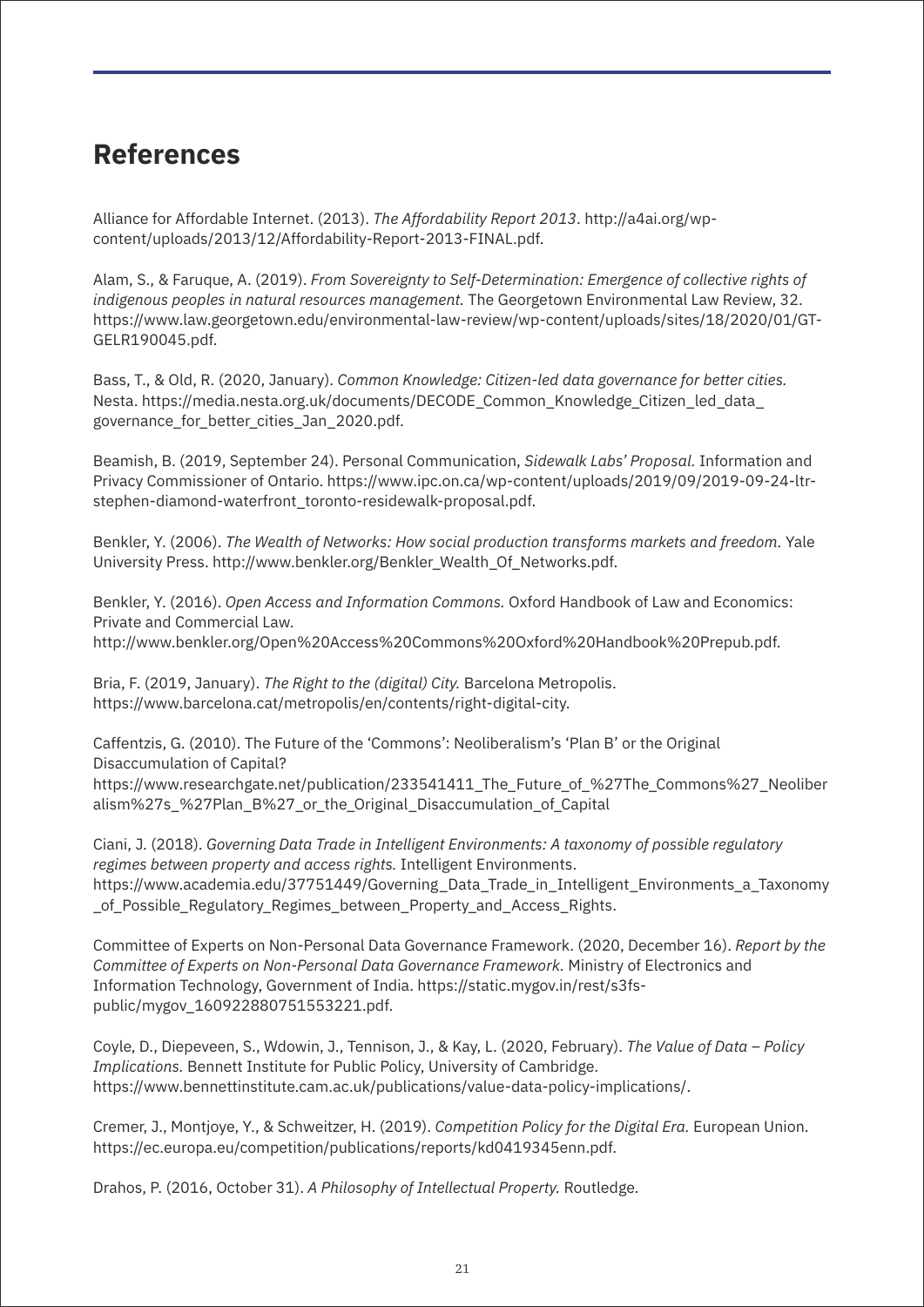Drexl, J. (2020, December 29). Chapter 16 – *The (Lack of) Coherence of Data Ownership with the Intellectual Property System.* Transition and Coherence in Intellectual Property Law, Cambridge University Press. https://www.cambridge.org/core/books/transition-and-coherence-in-intellectual-propertylaw/ED5D2D6D4B0ADB7DF2F97DA26AAE1EF7.

ETC Group/Action Group on Erosion, Technology and Concentration. (2020). *Food for All or Feeding the Data Colossus? The future of food in a digital world.* IT for Change. https://itforchange.net/digital-newdeal/2020/10/30/food-for-all-or-feeding-the-data-colossus-the-future-of-food-in-a-digital-world/.

EU High-Level Expert Group. (2020). *Towards a European Strategy on Business-to-Government Data Sharing for the Public Interest.* European Union. https://www.euractiv.com/wpcontent/uploads/sites/2/2020/02/B2GDataSharingExpertGroupReport-1.pdf.

European Union. (2018, November 28). *Regulation (EU) 2018/1807 of the European Parliament and of the Council of 14 November 2018 on a framework for the free flow of non-personal data in the European Union.* Official Journal of the European Union, 303-59. https://eur-lex.europa.eu/legalcontent/EN/TXT/PDF/?uri=CELEX:32018R1807&from=EN.

European Commission. (2017, January 10). Communication on building a European Data Economy. https://wayback.archive-it.org/12090/20171013230250/https://ec.europa.eu/digital-singlemarket/en/news/communication-building-european-data-economy. Accessed May 2021.

European Commission. (2020, February 19). A European strategy for data. Communication From The Commission to the European Parliament, The Council, the European Economic And Social Committee and the Committee of the Regions. https://eur-lex.europa.eu/legalcontent/en/txt/html/?uri=CELEX:52020DC0066&from=EN

European Commission. (2020, November 25). Proposal for a Regulation of the European Parliament and of the Council on European data governance (Data Governance Act). https://eur-lex.europa.eu/legalcontent/EN/TXT/HTML/?uri=CELEX:52020PC0767&from=EN

Fia, T. (2020, September 23). *An Alternative to Data Ownership: Managing access to non-personal data through the commons.* Global Jurist, 21-1. https://www.degruyter.com/document/doi/10.1515/gj-2020- 0034/html.

Frischmann, B. M. (2012). *Infrastructure: The social value of shared resources.* Oxford Scholarship.

Gurumurthy, A. & Bharthur, D. (2018). Taking Stock of Artificial Intelligence in Indian Agriculture. http://library.fes.de/pdf-files/bueros/indien/15808.pdf

Gurumurthy, A., Bharthur, D., & Chami, N. (2019). *Platform Planet: Development in the intelligence economy.* IT for Change. https://itforchange.net/platformpolitics/wp-content/uploads/2019/06/Platform-Planet-Development-in-the-Intelligence-Economy\_ItfC\_2019.pdf.

Hardinges, J. (2020, March 17). *Data Trusts in 2020.* Open Data Institute. https://theodi.org/article/datatrusts-in-2020/.

Heller, M. (2013, January 02), *The Tragedy of the Anticommons: A concise introduction and lexicon.*  Modern Law Review, 76-1, 6-25. https://onlinelibrary.wiley.com/doi/abs/10.1111/1468-2230.12000.

Hendricks, D. *6 Ways Big Data in Fintech is Creating a Better Customer Experience*. IEEE Computer Society. https://www.computer.org/publications/tech-news/trends/6-ways-big-data-in-fintech-is-creating-abetter-customer-experience.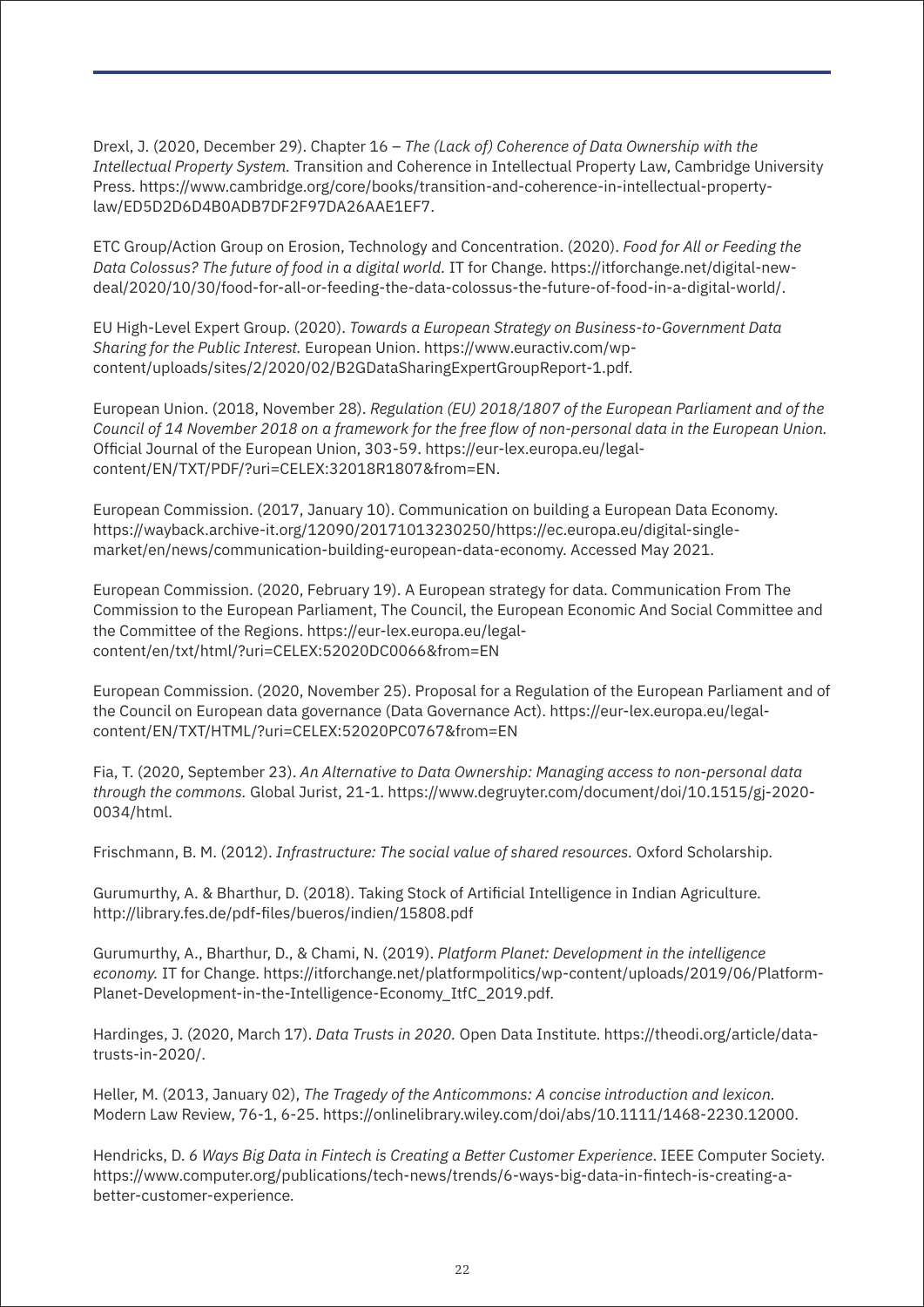Hummel, P., Braun, M., & Dabrock, P. (2020, June 15). *Own Data? Ethical reflections on data ownership.* Philosophy & Technology, 34, 545-572. https://link.springer.com/article/10.1007/s13347-020-00404-9.

James, D. (2020). *Digital Trade Rules: A disastrous new constitution for the global economy, by and for Big Tech.* Center for Economic and Policy Research. https://cepr.net/wp-content/uploads/2020/07/digitaltrade-2020-07.pdf.

Johnson, D. R. (2007). *Reflections on the Bundle of Rights.* Vermont Law Review, 32. https://lawreview.vermontlaw.edu/wp-content/uploads/2012/02/johnson2.pdf.

Joshi, D. (2020, September 17). *Privacy Theory 101: Privacy as contextual integrity.* Centre for Law & Policy Research. https://clpr.org.in/blog/privacy-theory-101-privacy-as-contextual-integrity/.

Kelly, K. (2009, June 23). *The New Socialism.* Wired UK. https://www.wired.co.uk/article/the-newsocialism.

Latour, B., Jensen, P., Venturini, T., Grauwin, S., & Boullier, D. (2012). *'The whole is always smaller than its parts' – a digital test of Gabriel Tardes' monads.* The British Journal of Sociology, 63-4. http://www.brunolatour.fr/sites/default/files/123-MONADS-BJSpdf.pdf.

Lawson-Remer, T. (2012). *Property Insecurity.* Brooklyn Journal of International Law, 38-1. https://core.ac.uk/download/pdf/228597125.pdf.

Marafie, Z., Lin, K., Zhai, Y., & Li, J. (2018, September 03). *ProActive Fintech: Using intelligent IoT to deliver positive InsurTech feedback.* IEEE Xplore. https://ieeexplore.ieee.org/document/8453934.

Marx, K. *Grundrisse – Marxists Internet Archive.*

https://www.marxists.org/archive/marx/works/download/pdf/grundrisse.pdf.

Mazzucato, M. (2019, October 2). Preventing Digital Feudalism. https://www.projectsyndicate.org/commentary/platform-economy-digital-feudalism-by-mariana-mazzucato-2019-10

Mazzucato, M., Entsminger, J., & Kattel, R. (2020, September 29). *Public Value and Platform Governance.*  UCL Institute for Innovation and Public Purpose. https://www.ucl.ac.uk/bartlett/public-purpose/wp2020- 11.

Mills, S. (2020, January). *Who Owns the Future? Data trusts, data commons, and the future of data ownership.* Future Economies Research and Policy Paper #7, Manchester Metropolitan University. https://www.mmu.ac.uk/media/mmuacuk/content/documents/business-school/future-economies/Mills-2020.pdf.

Mittal, A. (2020, November). *Exploring the Constitutional Tenability of Data Sharing Policies.* Working Paper 11, Data Governance Network. https://www.datagovernance.org/files/research/1604381845.pdf.

Nissenbaum, H., (2019). *Contextual Integrity Up and Down the Data Food Chain.* Theoretical Inquiries in Law, 20-1. https://www7.tau.ac.il/ojs/index.php/til/article/view/1614.

Peters, M. A. (2019, April 04). *Digital Socialism or Knowledge Capitalism?* Educational Philosophy and Theory, 52(1), 1-10. https://www.tandfonline.com/doi/full/10.1080/00131857.2019.1593033.

Prainsack, B. (2019, February 14). *Logged Out: Ownership, exclusion and public value in the digital data and information commons.* Big Data & Society. https://journals.sagepub.com/doi/full/10.1177/2053951719829773.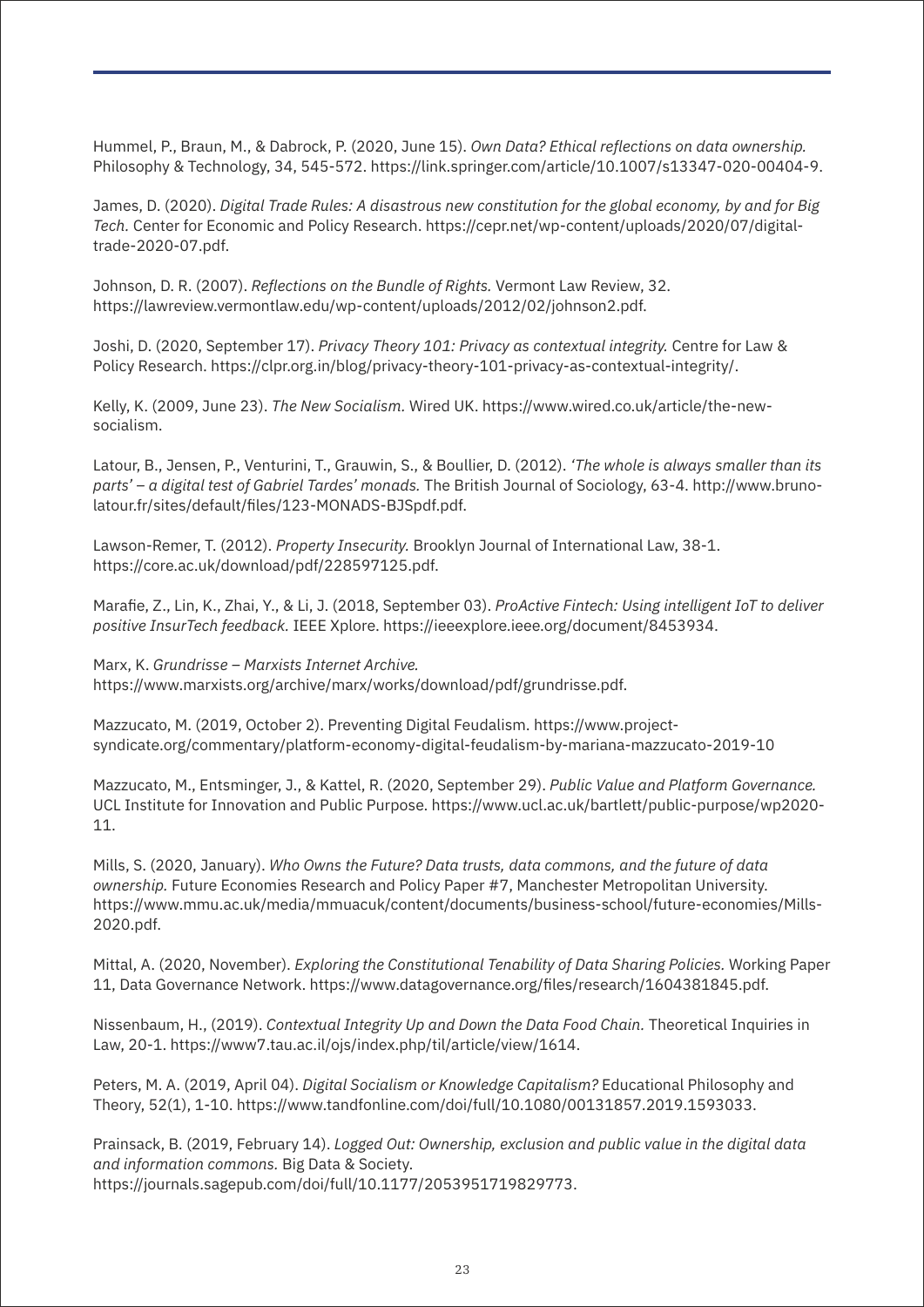Purtova, N. (2017, November 13). *Do Property Rights in Personal Data Make Sense after the Big Data Turn?: Individual control and transparency.* Journal of Law and Economic Regulation, Tilburg Law School Research Paper No. 2017/21.

https://papers.ssrn.com/sol3/papers.cfm?abstract\_id=3070228#maincontent.

Sadowski, J. (2019, January 07). *When Data is Capital: Datafication, accumulation and extraction.* Big Data & Society. https://journals.sagepub.com/doi/full/10.1177/2053951718820549.

Shirky, C. (2009, February 24). *Here Comes Everybody: The power of organizing without* organizations. Penguin Books.

Singh, P. J., & Gurumurthy, A. (2021, January). *Economic Governance of Data: Balancing individualistproperty approaches with a community rights framework.* IT for Change. https://itforchange.net/sites/default/files/1880/Economic-governance-of-data.pdf.

Singh, P. J. (2020, June). *Breaking up Big Tech: Separation of its Data, Cloud and Intelligence Layers.* IT for Change. https://itforchange.net/sites/default/files/add/Regulating\_data\_\_cloud\_and\_intelligence\_- Paper 9-21.pdf.

Srnicek, N. (2016, November 25). *Platform Capitalism.* Polity Press.

Stepanov, I. (2019, July 01). *Introducing a Property Right Over Data in the EU: The data producer's right – an evaluation.* International Review of Law, Computers & Technology, 34-1, 65-86. https://www.tandfonline.com/doi/full/10.1080/13600869.2019.1631621.

Taylor, L., & Purtova, N. (2019, July). *What is Responsible and Sustainable Data Science?* Big Data & Society. https://www.researchgate.net/publication/334533376 What is responsible and sustainable data\_science.

Turner, S., Quintero, J. G., Turner, Si., Lis, J., & Tanczer, L. M. (2021). *The Exercisability of the Right to Data Portability in the Emerging Internet of Things (IoT) Environment.* New Media & Society. https://journals.sagepub.com/doi/pdf/10.1177/1461444820934033.

Ullrich, H. (2019, September 27). *Technology Protection and Competition Policy for the Information Economy. From property rights for competition to competition without proper rights?* Max Planck Institute for Innovation & Competition Research Paper No. 19-12. https://papers.ssrn.com/sol3/papers.cfm?abstract\_id=3437177.

UNCTAD. (2019). *Digital Economy Report 2019 – Value creation and capture: Implications for developing countries.* United Nations. https://unctad.org/system/files/official-document/der2019\_en.pdf.

van Geuns, J. & Brandusescu, A. (2020). Shifting Power through Data Governance. Mozilla Insights. https://assets.mofoprod.net/network/documents/ShiftingPower.pdf

Viljoen, S. (2020, November 11). *A Relational Theory of Data Governance.* Yale Law Journal. https://papers.ssrn.com/sol3/papers.cfm?abstract\_id=3727562.

World Economic Forum. (2021, April). *Data-driven Economies: Foundations for our common future.*  https://www3.weforum.org/docs/WEF\_WP\_DCPI\_2021.pdf#137520\_WP\_DCPI.indd%3A.44303%3A163.

Yu, P. K. (2019). *Data Producer's Right and the Protection of Machine-Generated Data.* Tulane Law Review, 93. https://scholarship.law.tamu.edu/cgi/viewcontent.cgi?article=2302&context=facscholar.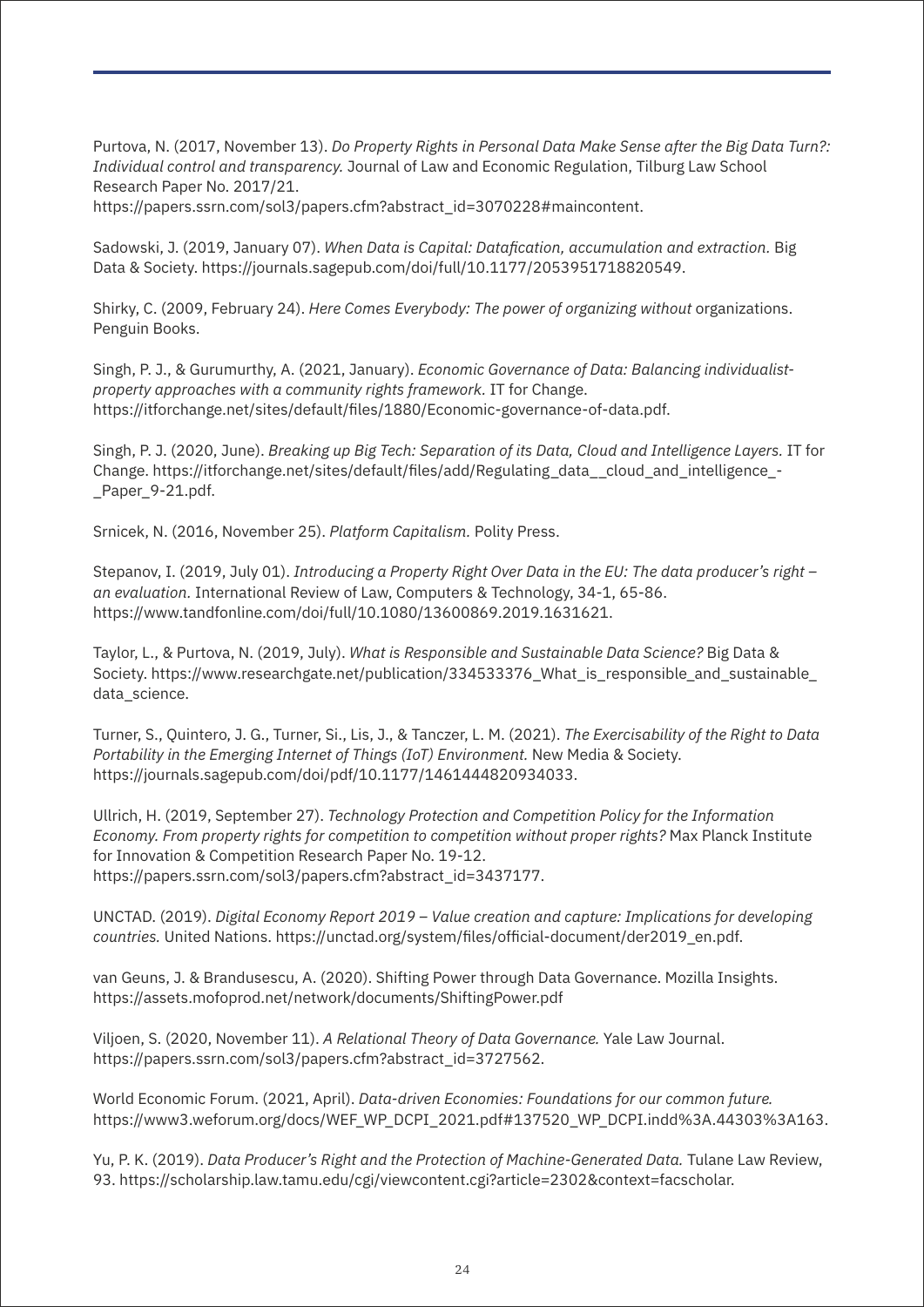## **Acknowledgements**

We thank Parminder Jeet Singh for the many conversations on the economic governance of data that inspired the core ideas of this paper. We also extend our gratitude to Arindrajit Basu of the Centre for Internet and Society for his peer review of, and all members of the Data Governance Network for their feedback on, the draft version of this paper. We thank our colleagues, Amay Korjan and Sneha Bhagwat, for their editorial inputs, and Sakhi Shah, for copyediting assistance. We are grateful for the collective knowledge processes at IT for Change that enrich our thinking and analysis.

## **About the Authors**

Anita Gurumurthy is a founding member and executive director of IT for Change, where she leads research on the platform economy, data and AI governance, democracy in the digital age, and feminist frameworks on digital justice. Anita actively engages in national and international advocacy on digital rights and contributes regularly to academic and media spaces. She serves as advisor and expert on various bodies including the United Nations Secretary-General's 10-Member Group in support of the Technology Facilitation Mechanism, the Paris Peace Forum's working group on algorithmic governance, Save the Children's ICT4D Brain Trust, and Minderoo Tech & Policy Lab's Board.

Nandini Chami is Deputy Director and Fellow, IT for Change. Her work focuses on research and policy advocacy in the domains of digital rights and development, and feminist digital justice.